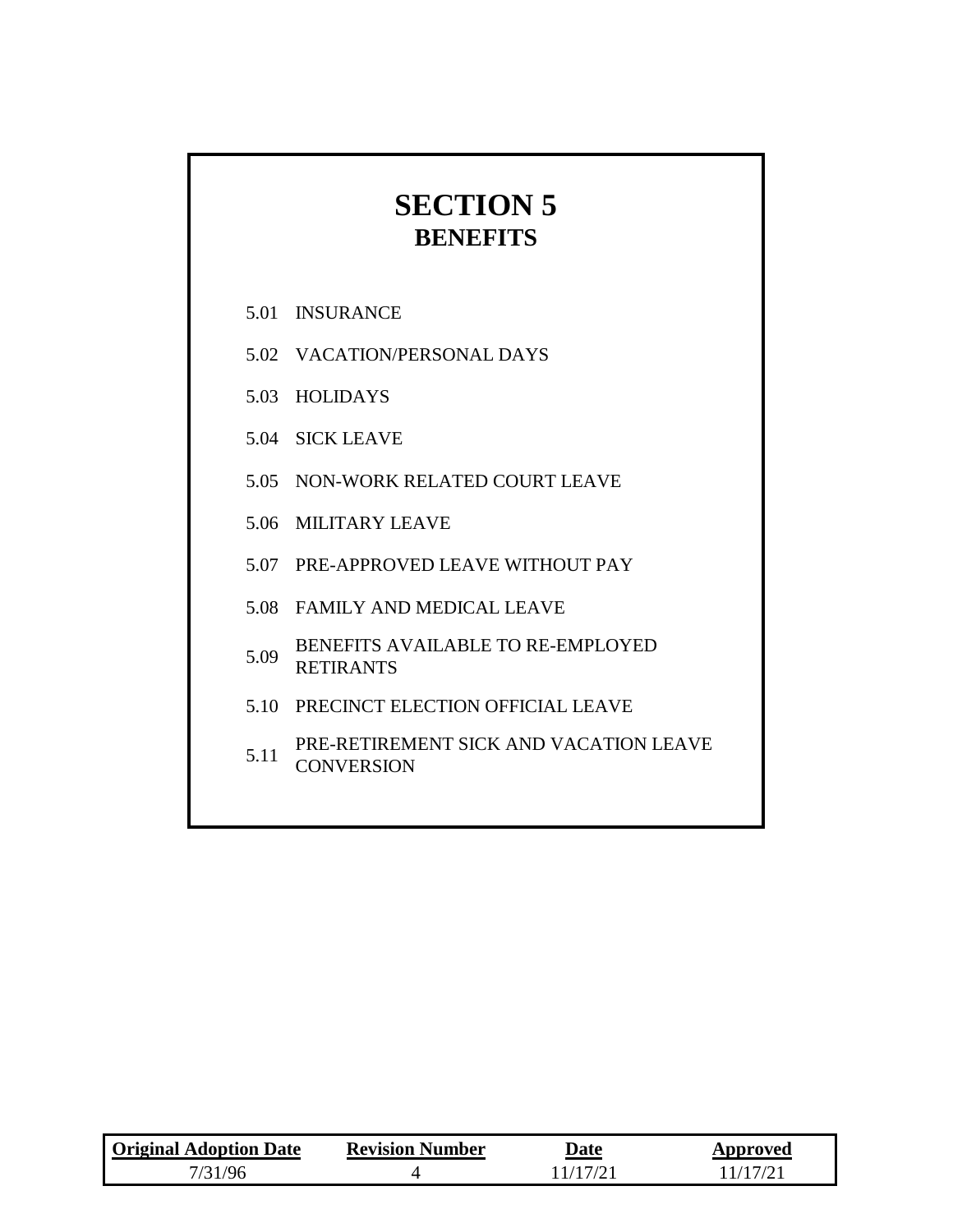### A. **HEALTH, DENTAL, VISION, EAP & LIFE INSURANCE**

- 1. Full-time employees, as established by the County plan, are eligible for health, dental, vision, EAP and life insurance under the policies chosen by the Wayne County Board of Commissioners for County employees and their families. For this section, the term "full time" denotes someone who is expected or determined to be a permanent employee working on average 30 or more hours per week. Employees who work for more than one Appointing Authority will be eligible for insurance based on the hours worked for each individual Appointing Authority; hours will not be tracked or counted collectively for purposes of insurance eligibility. Active pay status, as defined in this policy manual, is not the same as the definition under the County health plan. New full-time employees are eligible to enroll in the insurance program as provided by the plan. Current employees who are not enrolled may elect participation during open enrollment periods, or as provided by the plan.
- 2. Participating employees pay, through payroll deduction, a portion of the premium for single or family coverage for medical, prescription, vision and dental coverage. The remainder of the premium is paid by the Appointing authority. Life insurance and EAP (Employee Assistance Program) are available to full-time employees at no charge.
- 3. Details of coverage are outlined in the Summary Plan Description. All questions concerning your benefits with Wayne County should be directed to the Wayne County HR Manager or Benefits Specialist at the Commissioners' Office:

428 West Liberty Street Wooster, OH 44691 (330) 287-5409 – HR Manager (330) 287-5477 – Benefits Specialist

4. See HIPAA Notice of Privacy Practices (see Appendices) for information on our privacy procedures for HIPAA regulations. See COBRA Continuation Coverage Rights (see Appendices) for the rights you may be eligible for under the Federal COBRA Act.

#### B. **OHIO PUBLIC EMPLOYEES' RETIREMENT SYSTEM (OPERS)**

- 1. Enrollment in OPERS may affect any Social Security benefits for which an employee may be eligible. Please contact OPERS or the Social Security Administration at:
	- a. Social Security Administration: 877-319-0729 [www.socialsecurity.gov](http://www.socialsecurity.gov/)
	- b. OPERS (Ohio Public Employees Retirement System) 800-222-7377 [www.opers.org](http://www.opers.org/)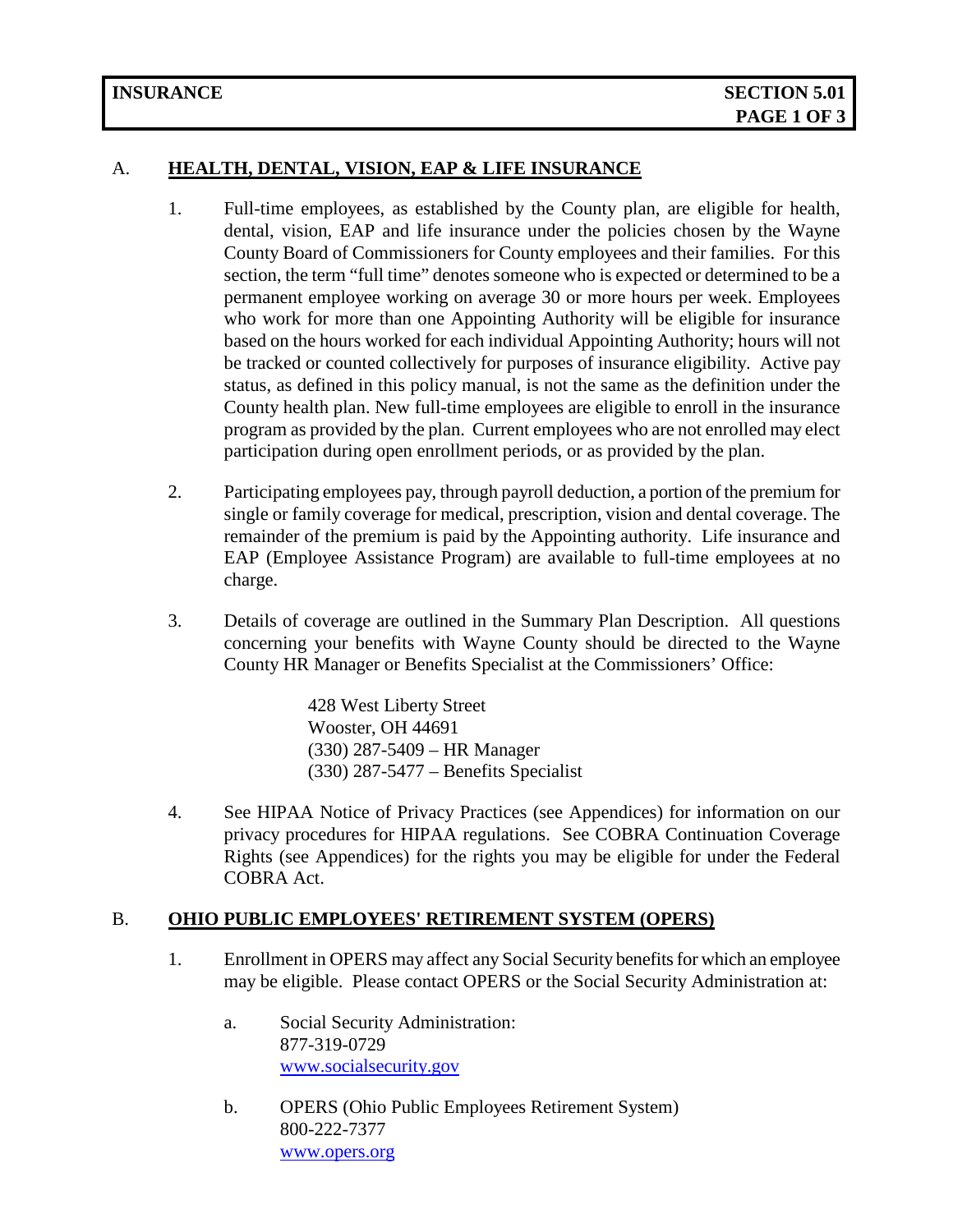- 2. OPERS enrollment is mandatory for all employees, except as specifically exempted under the provision of RC 145.03. Call OPERS with any questions.
- 3. This section is for reference only. If employees should have any questions or would like details regarding the rules and programs offered by OPERS, they should contact OPERS (see above for contact information).
- 4. Wayne County is not responsible for the rules and regulations for OPERS or Social Security. Employees or prospective employees must contact those agencies for details on their respective policies.
- C. **WORKERS' COMPENSATION**: State law provides that a County employee may be eligible, pursuant to the Workers' Compensation regulations, for workers' compensation for injuries arising out of or in the course of his/her employment. Guidelines for administering workers' compensation are set forth below.
	- 1. Wayne County is self-insured for Workers' Compensation. See Workers' Compensation Notification Requirement (see Appendices) for attachments.
	- 2. Should an employee be injured during the course of employment with the County, his/her supervisor is to notify the Appointing authority on the day of the injury, and the employee or immediate supervisor must complete an injury form. This report must be completed, regardless of the apparent seriousness of the injury, and regardless of whether or not medical attention is required. Such report must be forwarded to the Appointing authority or designee within twenty-four (24) hours of the accident.
	- 3. Should an employee's injury require medical attention, the employee will cooperate with their provider on the completion of a Doctor's Report of Injury form, which is to be completed by the attending physician. This completed form must be forwarded to the Appointing authority or designee at the earliest possible date.
	- 4. In the event of serious injury, the injured employee's supervisor is to notify the Appointing authority immediately so that an investigation can be initiated.
	- 5. The employee is responsible for providing the Appointing authority with his/her expected date of return as soon as it is known, and keeping the Employer apprised of his/her condition.
	- 6. An employee who is injured in the line of duty and must leave work before completing the workday will be paid at his/her regular rate for the balance of time left in the scheduled workday.
	- 7. An injured employee may elect to use accrued sick leave and vacation leave prior to receiving payments from workers' compensation. Employees are prohibited, however, from receiving payment for sick leave while simultaneously receiving payment from workers' compensation. All time off of work for a workers' compensation claim may apply to the Family Medical Leave Act. This time off will run concurrently.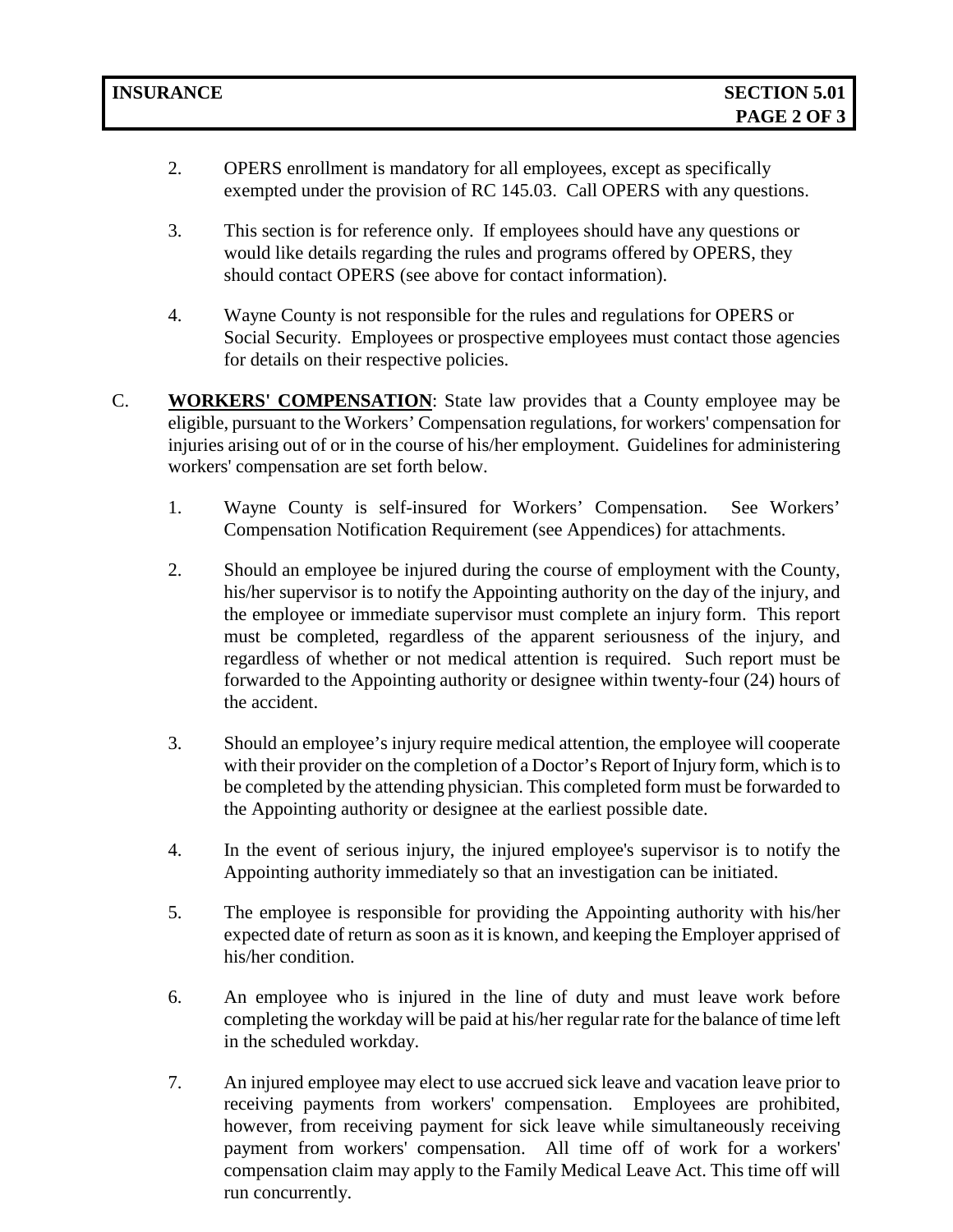- 8. Appointing Authorities or their designee must notify and forward copies of all injury and/or accident reports and information to the Safety and Loss Coordinator within twenty-four (24) hours after the accident or the next business day.
- 9. Time off does not constitute Active pay status for purposes of the Wayne County Health Plan, unless it runs concurrently with the Family Medical Leave Act. For this reason, employees (not on FMLA) will not accrue sick or vacation leave. Additionally, prolonged Workers Compensation may affect your eligibility for the Health Plan. Please refer to the Employee Benefit Manual for more information and detail.
- 10. Wayne County has a zero-tolerance policy for employees who are under the influence of illegal drugs or alcohol while at work, which also includes medical marijuana (regardless of the Ohio medical marijuana law). Workers Compensation will be denied if an employee's injury is due to the use of illegal drugs or under the influence of alcohol, medical marijuana, and/or legal drugs/prescriptions.
	- a. In accordance with Section 8.08(F) Drug Free Workplace, an employee in a safety sensitive position shall notify the Employer's Human Resources Officer ("HRO") when taking any prescription medication listed as a Schedule I or Schedule II substance pursuant to the federal Controlled Substance Act, as amended from time to time. Medical marijuana is among the substances that must be reported. Failure to report use of medical marijuana or prescription medication to the Employer may result in discipline. The HRO will notify the MRO (Medical Review Officer), who will notify the HRO or another person designated by the HRO whether the employee may resume working and of limitations on the employee's ability to work, such as driving restrictions, lifting restrictions or restrictions on carrying a firearm. The HRO or other designated person will then notify the employee's supervisor whether he or she may resume working. The employee shall not work until the supervisor gives that authorization, except that he or she may be assigned non-safety sensitive tasks while being cleared.

| <b>Original Adoption Date</b> | <b>Revision Number</b> | Date     | Approved |
|-------------------------------|------------------------|----------|----------|
| 7/31/96                       |                        | 12/22/21 |          |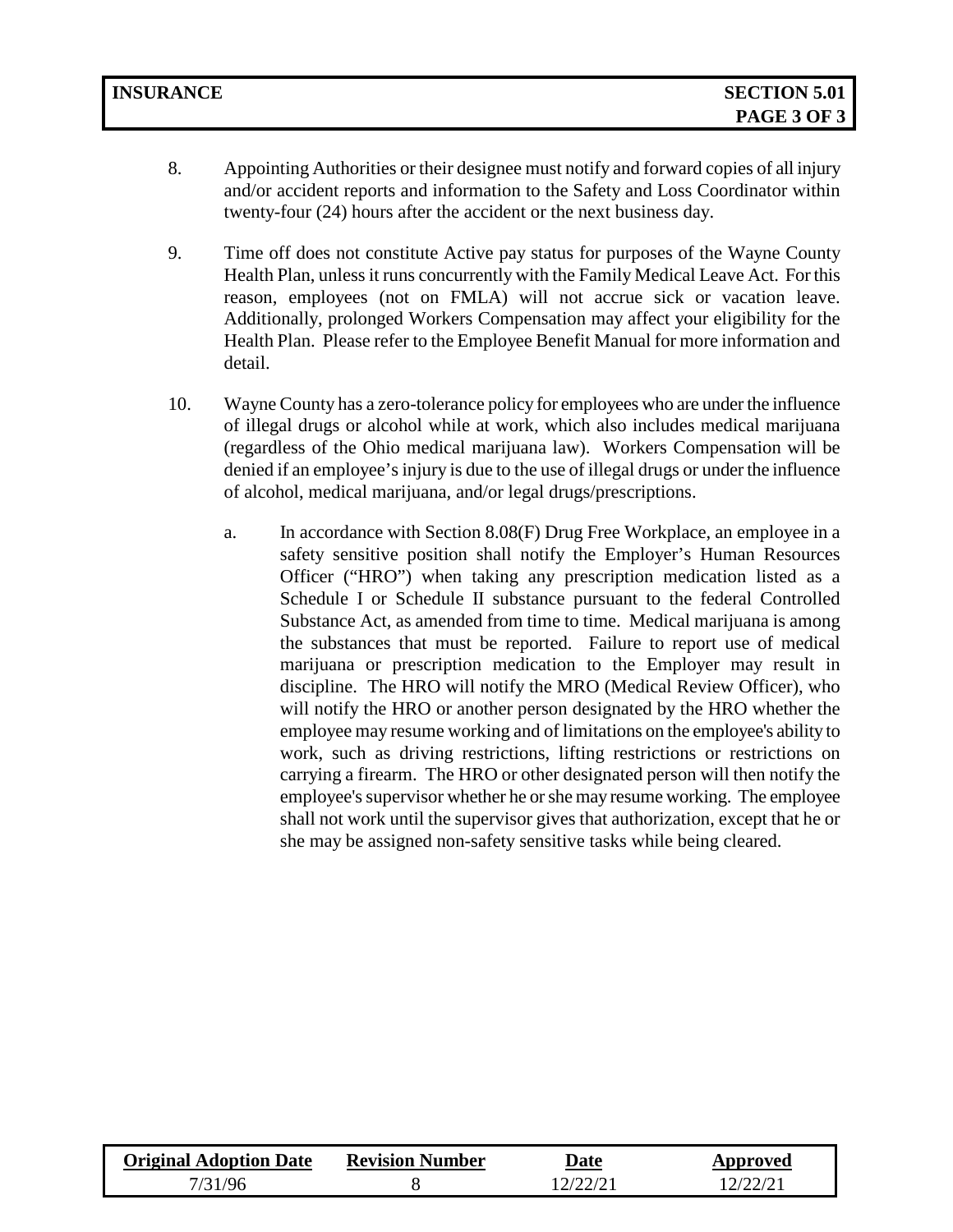A. All full-time employees and permanent part-time employees are entitled to receive vacation benefits as shown on the chart below. Vacation is prorated for part-time employees in proportion to the number of hours worked by the employee. Employees do not receive additional vacation time for overtime hours worked. Any vacation approvals outside of this policy must be approved by the Appointing authority.

| <b>Years of Service</b> | <b>Vacation Days</b> | Hours Accrued Per 80 Hr Pay<br>Period |
|-------------------------|----------------------|---------------------------------------|
| Less than 1 year        | None                 | $\theta$                              |
| 1 year to 8 years*      | 10 work days (2 wks) | 3.1                                   |
| 9 years to 15 years*    | 15 work days (3 wks) | 4.6                                   |
| 16 years to 25 years*   | 20 work days (4 wks) | 6.2                                   |
| 26 years or more        | 25 work days (5 wks) | 7.7                                   |

*Vacation leave/accrual will be prorated for those working less than an 80-hour pay period.* 

*\* Upon completion of the 1st anniversary of employment, an employee is credited with two (2) weeks of vacation. Upon completion of the 8th, 15th, and 25th anniversary of employment, an employee is credited with one (1) additional week of vacation. Vacation begins to accrue at the higher rate at the start of the 9th, 16th, and 26th anniversary dates.*

- B. PAID PERSONAL DAYS: Personal Day rules must also follow G, H, and I of this section. Personal Days will not result in a deduction from any leave balance. Personal Days do not accrue to the employee and cannot be paid out for any reason, even if the employee leaves employment.
	- 1. Newly hired permanent full-time and permanent part-time employees, who do not carry over service time for purposes of vacation accrual, or carry over less than one year's service time, are allowed one (1) paid personal day, maximum of eight (8) hours, in the first twelve (12) months of their employment. This personal day expires on the employee's twelve-month anniversary and if unused, will be forfeited.
	- 2. Commissioner Offices\*: Permanent full-time and permanent part-time employees are allowed one (1) paid personal day, maximum of eight (8) hours, which must be used on the Friday after the Thanksgiving holiday; if unused, it will be forfeited. \*This applies to the following Commissioner offices: Administration, Building Code, Dispatch Full-Time Non Bargaining Unit Employees; Dog Shelter, Emergency Management, Employee Health Clinic, Environmental Services, IT, Job & Family, Maintenance, Microfilm, Planning, Printing, Safety & Loss.
- C. For the purpose of determining length of service for part-time employees, credit will be given on the basis of pay periods worked, not on the basis of full-time equivalent service.
- D. If an employee terminates his/her employment before serving one (1) full year with the County, or any political subdivision of the state, he/she will receive no vacation pay for any accrued and unused vacation leave, per ORC 124.134(E).
- E. As of October 25, 1995, service time for the purpose of calculating vacations for all eligible employees will be determined by the total service an employee has with the state or any political subdivision of the state. Prior service need not be continuous. However, prior service credit will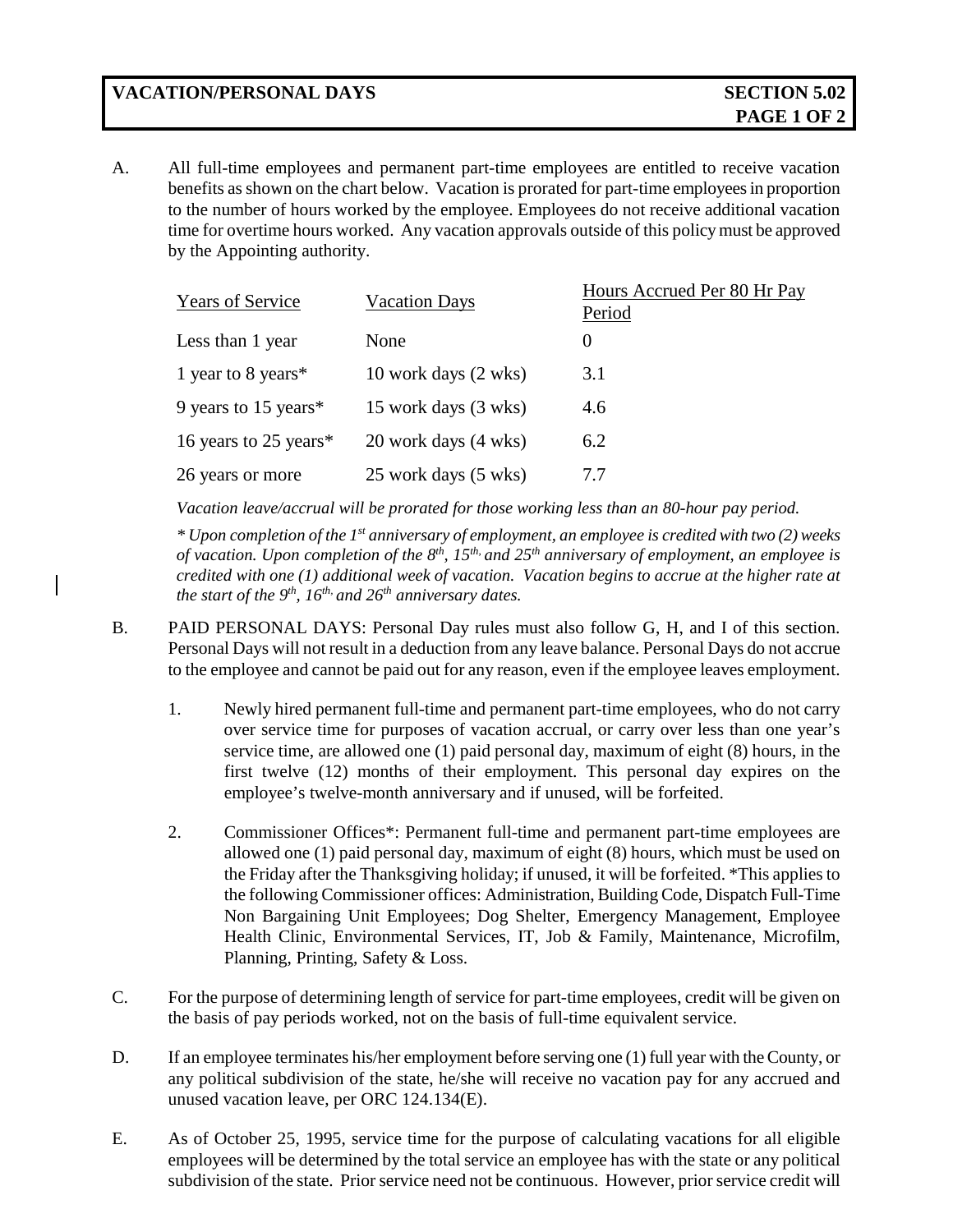not apply to an employee who has retired and is rehired after June 20, 1990. The rate that employees earned vacation between June 20, 1990, and October 25, 1995, will not be retroactively adjusted due to the October 25, 1995, change to the Ohio Revised Code.

- F. No vacation leave shall be carried over for more than three (3) years. After successfully completing one year of employment, an employee is entitled to compensation, at his/her current rate of pay, for the portion of any earned but unused vacation leave for the current year and any prior years, to his/her credit at the time of separation or retirement. Please note that it is the responsibility of the employee to request the carryover of unused vacation (see Appendices). Failure to request the carryover of unused vacation may result in the employee's loss of such time*.*
- G. Vacation leave requests must be submitted in writing to the employee's immediate supervisor for approval. Vacation may be taken in no less than quarter-hour increments (0.25 hour).
- H. When two (2) or more employees request the same vacation date and all requests cannot be granted, the request of the employee with the most seniority will be granted, provided the request is submitted a minimum of one (1) month in advance. Leaves requested less than one (1) month in advance will be granted in the order received. Once an employee has received approval for vacation leave, he/she may not be displaced by a more senior employee.
- I. Vacation leave may be denied during a specific period if the departmental/agency work load dictates.
- J. While on vacation, if an employee experiences an illness or injury, or a death in the family that would qualify for paid sick leave, he/she may request that the time off be charged to sick leave by providing documented proof of eligibility.
- K. If any person removed from public employment for conviction of a felony, within the meaning of RC 124.34, is subsequently re-employed by Wayne County, such person is only qualified to accrue vacation as if he/she were a new employee receiving no prior service credit.
- L. An Employee does not accrue service credit for the purposes of vacation leave for any biweekly pay period in which the Employee did not work and was not scheduled to work (approved paid leave is considered "scheduled to work"). An Employee who has completed more than one (1) year of service with the Employer does not accrue vacation leave for any biweekly pay period in which the Employee does not work and is not scheduled to work.
- M. **WCCC** employees requesting more than 5 working Days of vacation at one time must submit a written request to their supervisor for approval, a minimum of 90 Days prior to use of said vacation leave. Vacation requests over 5 working Days may be denied in order to ensure the efficient operation of the office/facility.

| <b>Original Adoption Date</b> | <b>Revision Number</b> | Date      | Approved  |
|-------------------------------|------------------------|-----------|-----------|
|                               |                        | 1/12/2022 | 1/12/2022 |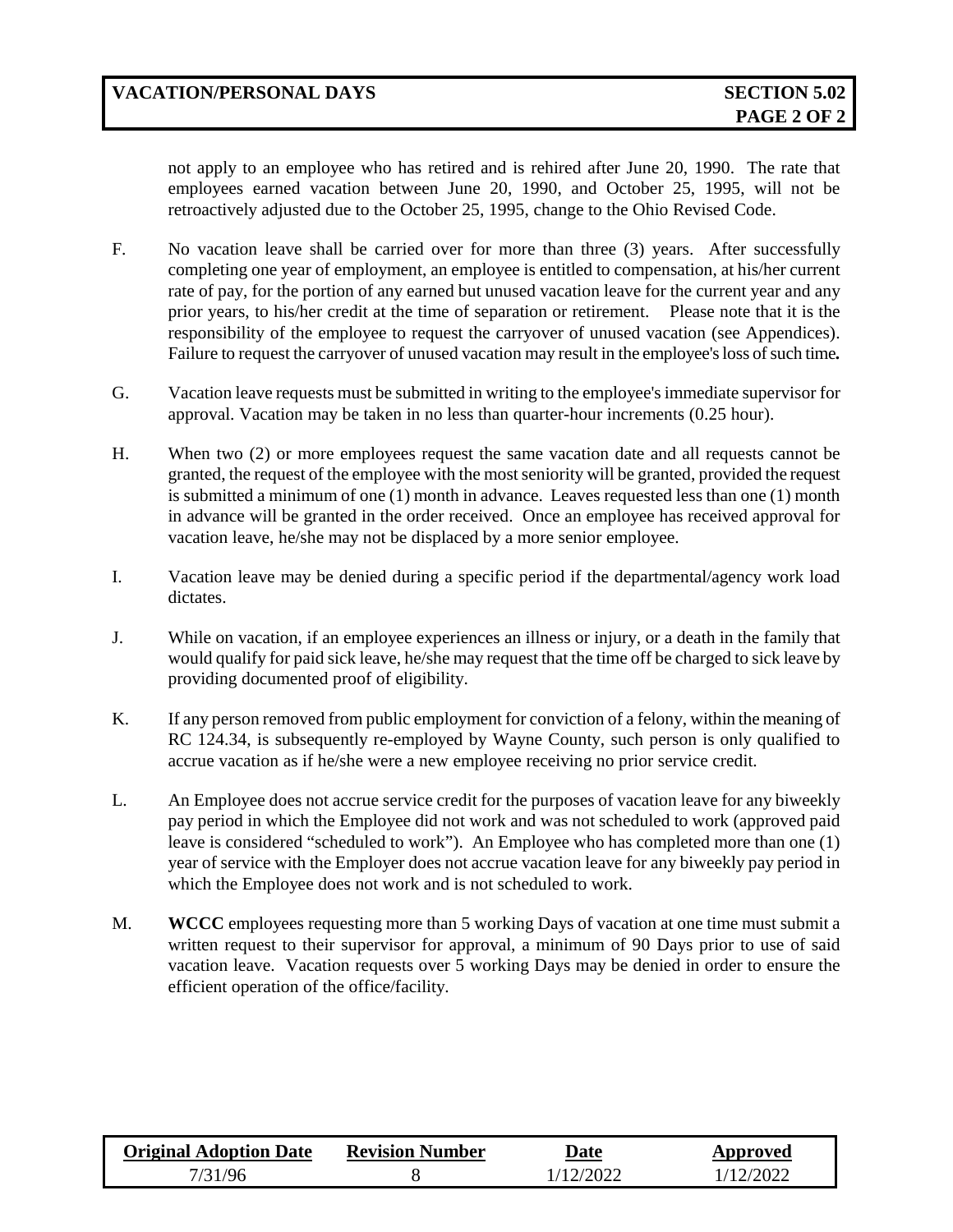A. Permanent full-time employees will receive 8 hours of holiday pay for the following holidays (per ORC 325.19):

> New Year's Day Martin Luther King Day President's Day Memorial Day Juneteenth Independence Day Labor Day Columbus Day Veterans' Day Thanksgiving Day Christmas Day

- B. A permanent part-time employee who has an established work schedule (set Days and hours) will receive holiday pay for those hours he/she would normally have been scheduled to work on an observed holiday, not to exceed 8 hours of holiday pay.
- C. Any employee who is not considered full-time or permanent part-time shall not be eligible for the above paid holidays.
- D. Non-Continuous operation permanent full-time employees who are required to work on an observed holiday will be paid at one and one-half (1½) times his/her regular rate of pay for every hour worked, in addition to his/her regular straight time holiday pay. If a permanent part-time employee in a Non-Continuous operation is required to work on an observed holiday, he/she will be paid at straight time for every hour worked, in addition to holiday pay for every hour he/she was normally scheduled to work, except that every hour worked in excess of 40 hours for the week will be paid at one and one-half (1½) times his/her regular rate of pay, in addition to holiday pay for every hour he/she was normally scheduled to work (not to exceed 8 hours of holiday pay).
- E. Continuous operation employees who work on the actual holiday are eligible for straight time holiday pay for the number of hours they work (not to exceed 8 hours) and straight time pay for actual hours worked, except that every hour worked in excess of 40 hours for the week will be paid at one and one-half (1½) times his/her regular rate of pay.
	- 1. CARE CENTER EXCEPTION: Permanent full-time and permanent part-time employees, if required to work on a holiday, will be paid at one and one-half (1-1/2) times his/her regular rate of pay for every hour worked, in addition to his/her regular holiday pay for every hour worked (or the scheduled holiday pay they would have received, whichever is greater but not to exceed 8 hours), regardless of continuous or non-continuous.
- F. Non-Continuous Operations: If a holiday falls on Sunday, it is observed on the following Monday. If a holiday falls on a Saturday, it is observed on the preceding Friday. For employees who are in positions of Continuous operations, holidays are observed on the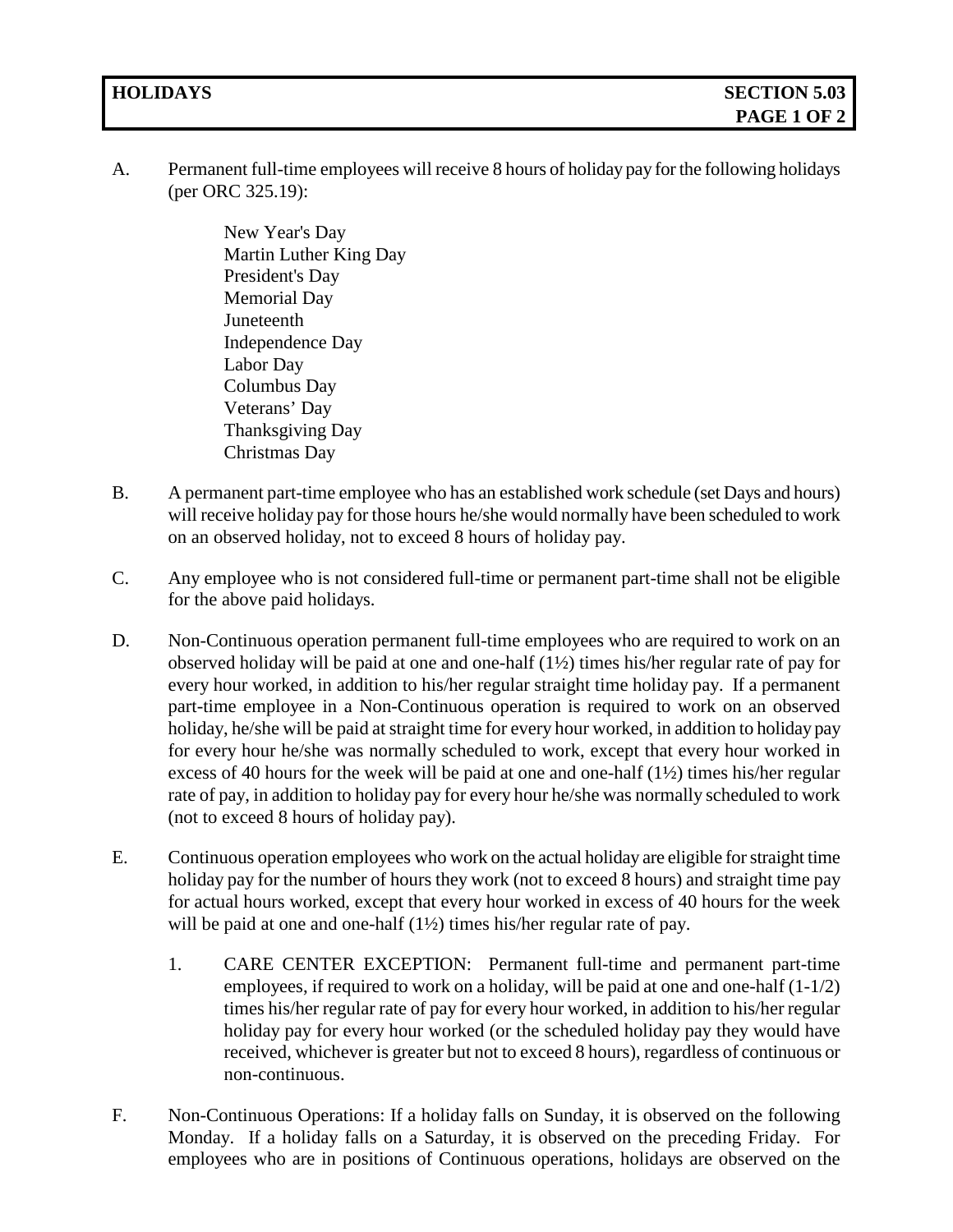actual day of the holiday. (This provision has been adopted in accordance with RC 325.19[F].)

- 1. CARE CENTER EXCEPTION: Employees who are in positions of Continuous operations and start their shift the day of the holiday and end their shift the following day, will have that holiday both observed and paid for from the beginning of the shift.
- 2. DOG SHELTER EXCEPTION: Full-time and part-time employees who are noncontinuous, if a holiday falls on Tuesday through Saturday, it will be observed on that day; if a holiday falls on Sunday, it will be observed on Saturday; if a holiday falls on Monday, it will be observed on Tuesday.
- 3. AIRPORT EXCEPTION: Holidays will be observed on the actual holiday. However, the Airport will be closed on New Year's Day, Thanksgiving Day, and Christmas Day.
- G. Only employees in Active pay status will receive holiday pay. An employee who is not in Active pay status the day before a holiday or the day after a holiday will not receive holiday pay.
- H. CARE CENTER EXCEPTION: All employees may be required to work holidays on a rotation/on call basis.
- I. CARE CENTER EXCEPTION: Intermittent staff are required to work a minimum of one holiday per year to continue to qualify for PRN status.
- J. CARE CENTER EXCEPTION: Call offs on a scheduled holiday are unexcused absences. Shift trades are only allowed if approved by the supervisor in advance.
- K. CARE CENTER EXCEPTION: No request for paid leave will be approved for an absence on the day before or the day after a designated assigned holiday, except that sick leave will only be granted if employee is seen by a physician on said date and provides documentation of such, signed by said physician.

| <b>Original Adoption Date</b> | <b>Revision Number</b> | <b>Eff. Date</b> | Approved |
|-------------------------------|------------------------|------------------|----------|
|                               |                        |                  | າ /ງ /ງາ |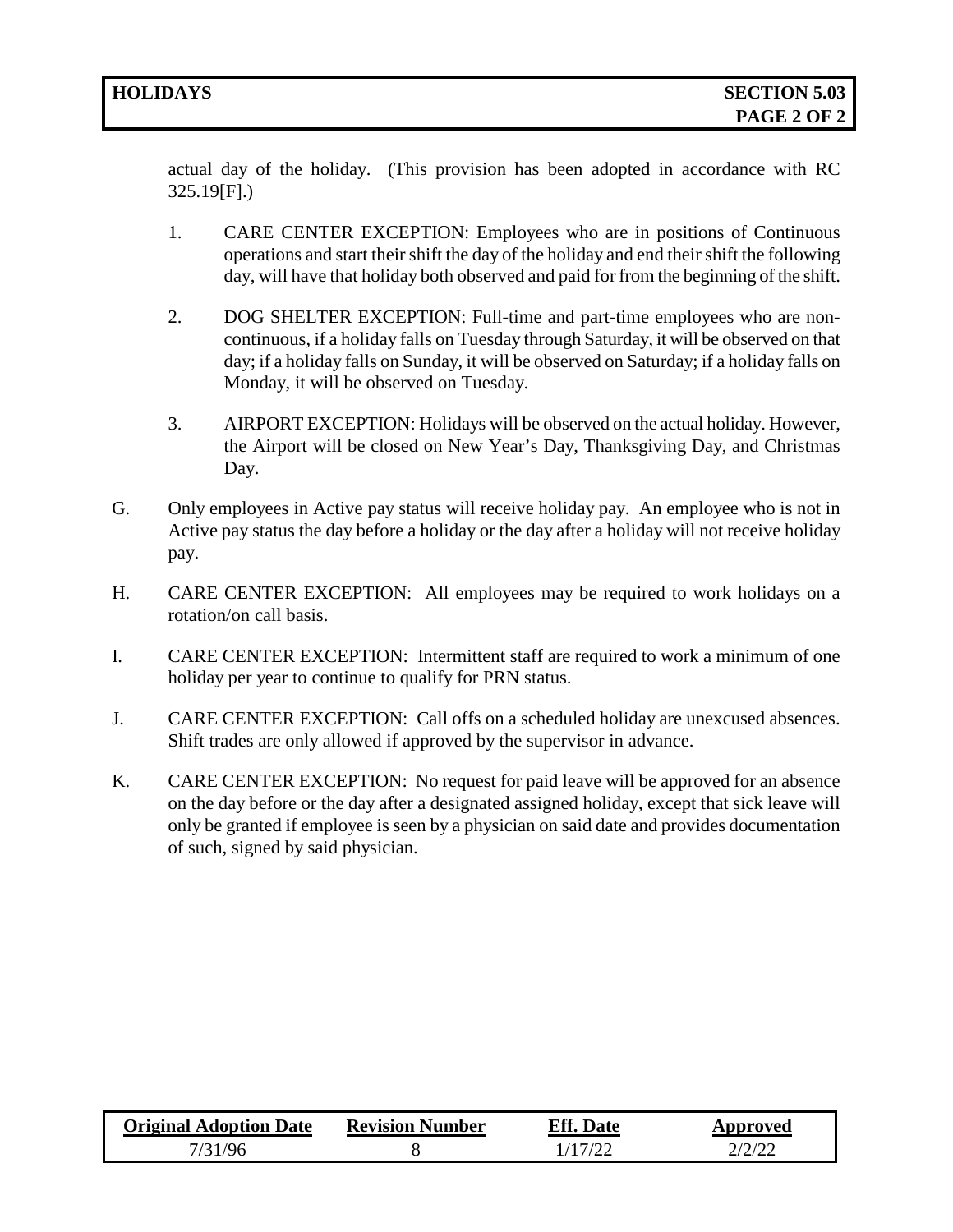- A. Sick leave may be requested for the following reasons:
	- 1. Illness or injury of the employee.
	- 2. Illness or injury of the employee's immediate family where attention by the employee is reasonably necessary.
	- 3. Exposure of the employee to a contagious disease which would have the potential of jeopardizing the health of the employee or the health of others.
	- 4. Death of a member of the employee's immediate family, using sick leave not to exceed five (5) days; except in the case of a spouse or child/stepchild/son- or daughter-in-law, an employee may be granted sick leave not to exceed ten (10) days, the total hours not to exceed the number of hours which the employee would normally be scheduled to work in those days, with a maximum of 40 hours for 5 days and 80 hours for 10 days. For example, using a 5-day bereavement request, an employee who normally works 4-hour days would be allowed a maximum of 5 days/20 hours; an employee who normally works 8-hour days would be allowed a maximum of 5 days/40 hours; an employee who normally works 12-hour days would be allowed a maximum of 5 days/40 hours but can request unpaid hours to be supplemented with other available and eligible leave.
	- 5. Medical, dental, auditory or optical examinations or treatment of employee, or a member of his/her immediate family where the attendance of the employee is necessary.
	- 6. Pregnancy, childbirth, and/or related medical conditions.
- B. For each completed eighty (80) hours in Active pay status, including over-time, an employee earns 4.6 hours of sick leave. (All County employees are eligible to earn sick leave.) The amount of sick leave time any one employee may accrue is unlimited. Sick leave can be charged in minimum units of one-quarter (1/4) hour. An employee on unpaid leave will not accrue sick leave.
- C. Previously accumulated sick leave of an employee who has been separated from public service with Wayne County or other eligible agency, unless cashed out via the retirement system, shall be placed to the employee's credit upon the employee's re-employment in public service with the County, provided that the re-employment takes place within ten years of the date on which the employee was last terminated from public service.
- D. An employee requesting sick leave shall inform his/her supervisor/designee of the fact and the reason, not later than one-fourth (1/4) hour before the start of his/her workday, for each day, unless otherwise authorized (albeit unforeseen circumstances: car accident, flat tire, etc.) Failure to do so may result in denial of sick leave for the period of absence. This rule must be followed, regardless if Employee is using intermittent or reduced leave FMLA.
	- 1. CARE CENTER EXCEPTION: Employees requesting sick leave shall inform the Appointing authority of the fact and the reason no later than two hours prior to the start of his/her workday for each day, unless otherwise authorized.
- E. Whenever medical attention is required, the employee may be required to furnish a medical certification from a Physician notifying the Employer that the employee was unable to work due to illness or injury for which they are being treated (for FMLA-eligible employees, see Section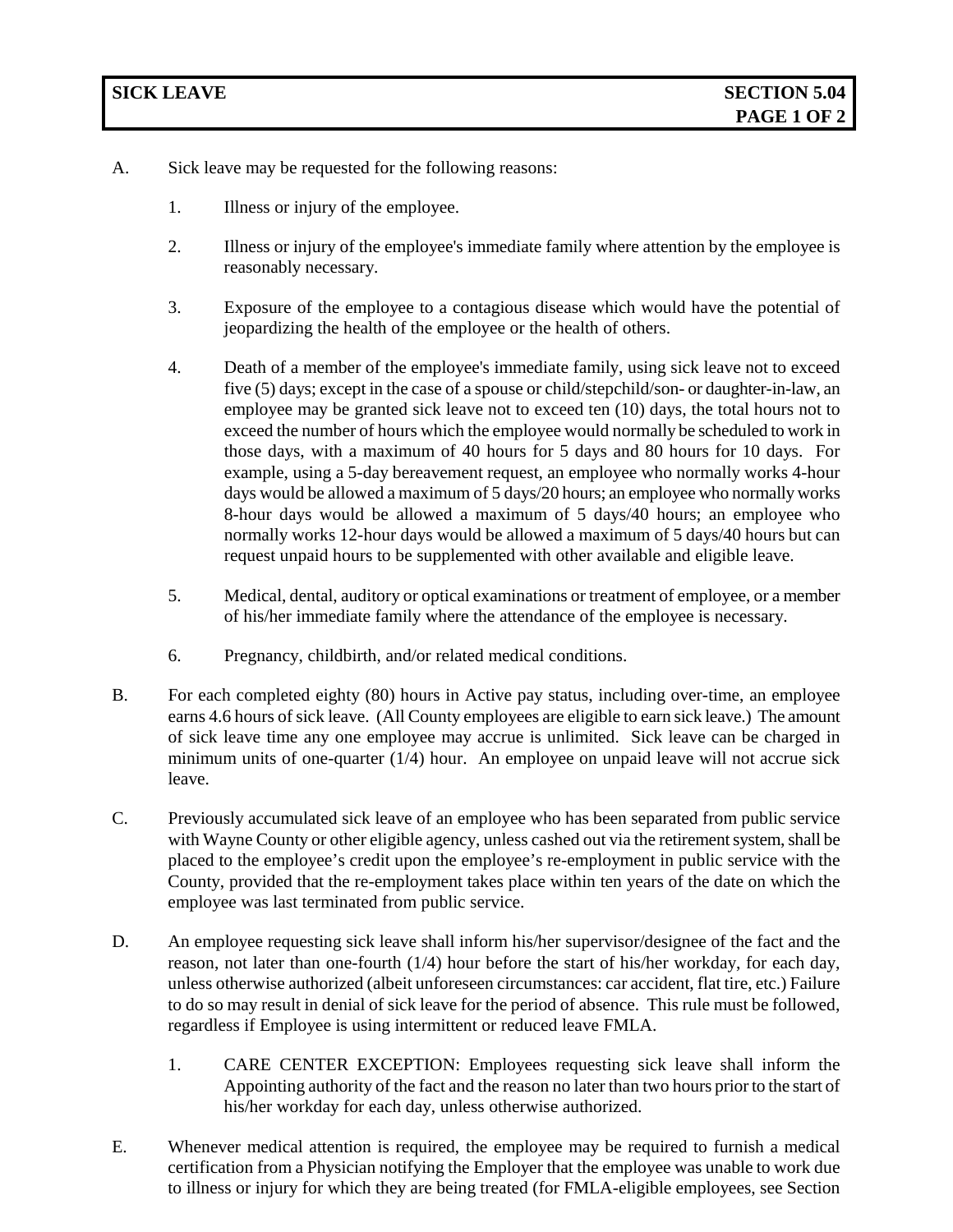5.08; for Non-FMLA-eligible employees, see Appendices). In addition, such medical certification may be required for absences exceeding three (3) consecutive calendar days due to illness. Whenever the Employer determines that there has been a pattern of abuse of the use of sick leave, it may require proof of illness in the form of a medical certification of disability or other proof satisfactory to the Employer to approve the use of such leave.

- F. Sick leave requested or taken on the day before or the day after a scheduled holiday may not be approved, and the employee may be required to provide a medication certification from a physician stating that the employee was unable to work on that date.
- G. The Appointing authority has the authority to investigate the reasons for an employee's absence.
- H. The Employer shall require an employee to submit for approval a Leave Request (see Appendices) to request the use of sick leave. Falsification of either a written, signed statement or a physician's certificate shall be grounds for disciplinary action including dismissal.
- I. The Employer may require an employee to submit to an examination in order to determine the employee's ability to perform the duties of his/her position. The Employer shall supply the examining practitioner with the job requirements of the employee's position, including duty statements, Classification specifications, and position descriptions. Such examination shall be conducted by a licensed practitioner selected and paid for by the Employer.
- J. The Employer retains the right to investigate upon suspicion that sick leave was taken fraudulently. Employees found to have abused/fraudulently used sick leave or who fail to abide by this policy may be subject to disciplinary measures up to and including termination from employment.
- K. Employees are encouraged to schedule medical appointments during non-work hours and days.
- L. Employees are not permitted to work at a second job, on the same day when using sick leave through the County, except for valid medical appointments and/or under special and reasonable circumstances which the Appointing authority has been notified of ahead of time and approved. Failure to get approval may result in discipline or termination.
- M. If any person removed for conviction of a felony within the meaning of RC 124.34 is subsequently re-employed by Wayne County, such person is only qualified to accrue sick leave as if he/she were a new employee receiving no credit for prior service.

| <b>Original Adoption Date</b> | <b>Revision Number</b> | Date                                               | Approved |
|-------------------------------|------------------------|----------------------------------------------------|----------|
|                               |                        | $\mathcal{R}/\mathcal{\Delta}/\mathcal{D}^{\circ}$ |          |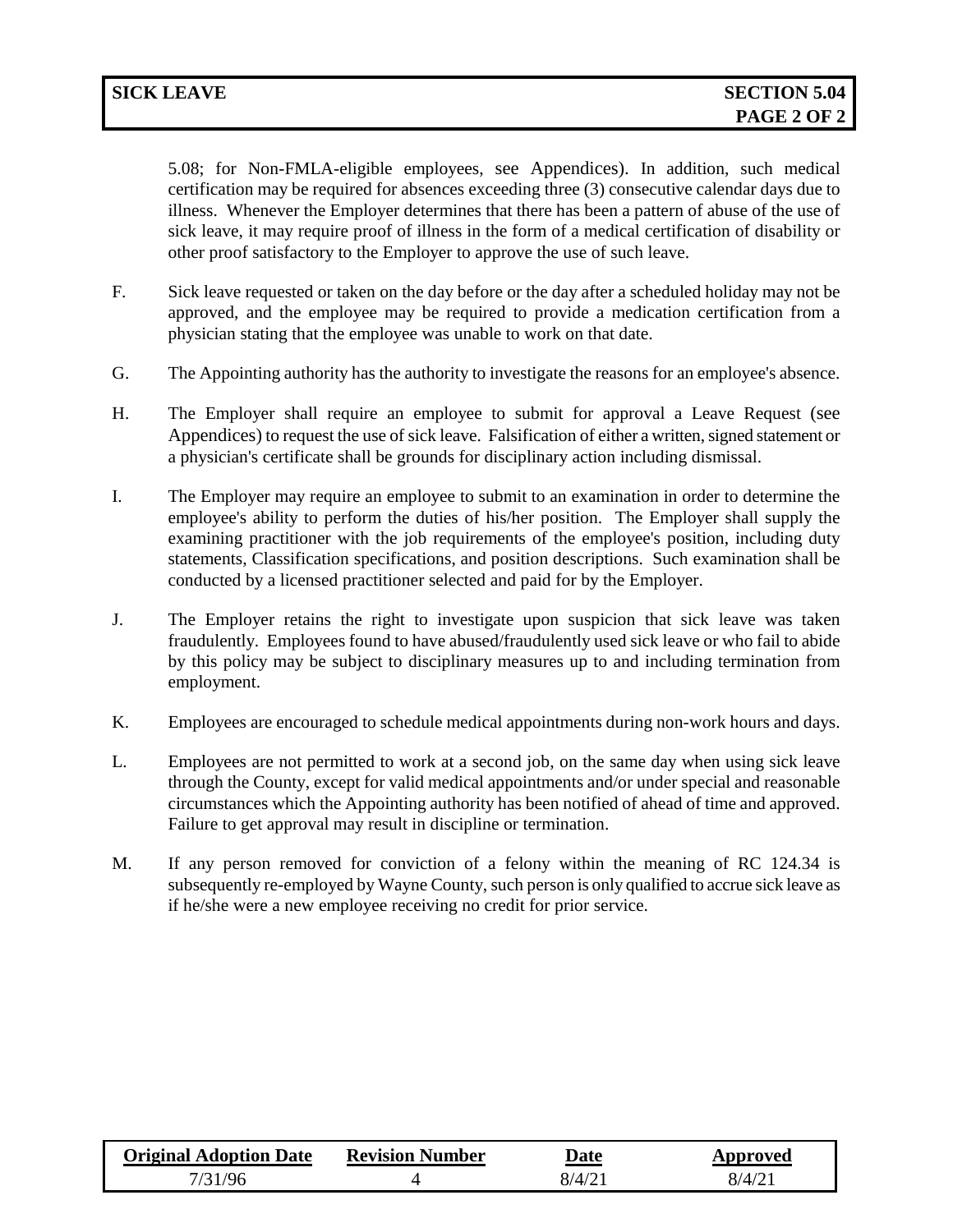- A. If an employee of the County is called for court jury duty or subpoenaed to testify in a court of law, through no action of his/her own, during any portion of the employee's regular scheduled work day, that employee may choose to be compensated for such time in one of the manners set forth below:
	- 1. The employee may choose to receive his/her regular salary or wage in full for such time from the department/agency. In such case, all monies received as compensation for court service shall be remitted by the employee to the employer in full, unless such duty is performed outside normal working hours. If the jury duty spans both normal working hours and normal non-working hours, the employee will reimburse the employer a pro-rated share for the working hours spent on jury duty.
	- 2. The employee may choose to retain all monies received as compensation for court service and waive his/her regular wages due for normally scheduled work hours that were served on jury duty.
	- 3. Expenses incurred by the employee and reimbursed by the court for court duty shall be retained in full by the employee.
	- 4. In order to receive compensation, the employee must provide to the Employer:
		- a. Notice of his/her summons or a copy of the subpoena forty-eight (48) hours prior to the date of such service, where applicable:
		- b. A clerk of courts certificate or other document of the court stating the time served.
- B. An employee shall not be entitled to paid court leave when appearing in court for criminal or civil cases when the case is being heard in connection with the employee's personal matters. This includes appearing in court when the employee's appearance is directly related to the employee personally knowing one of the parties involved. For these instances, the Employee can elect to use pre-approved vacation leave in order to receive wages during this time; if employee has no vacation accrual at the time of the leave, the employee may request preapproved leave without pay.
- C. An employee released from doing court duty prior to the end of his/her scheduled work day shall report to work for the remaining scheduled time unless otherwise authorized by the Appointing authority.

| <b>Original Adoption Date</b> | <b>Revision Number</b> | Date   | Approved |
|-------------------------------|------------------------|--------|----------|
|                               |                        | 8/4/21 | 8/4/2    |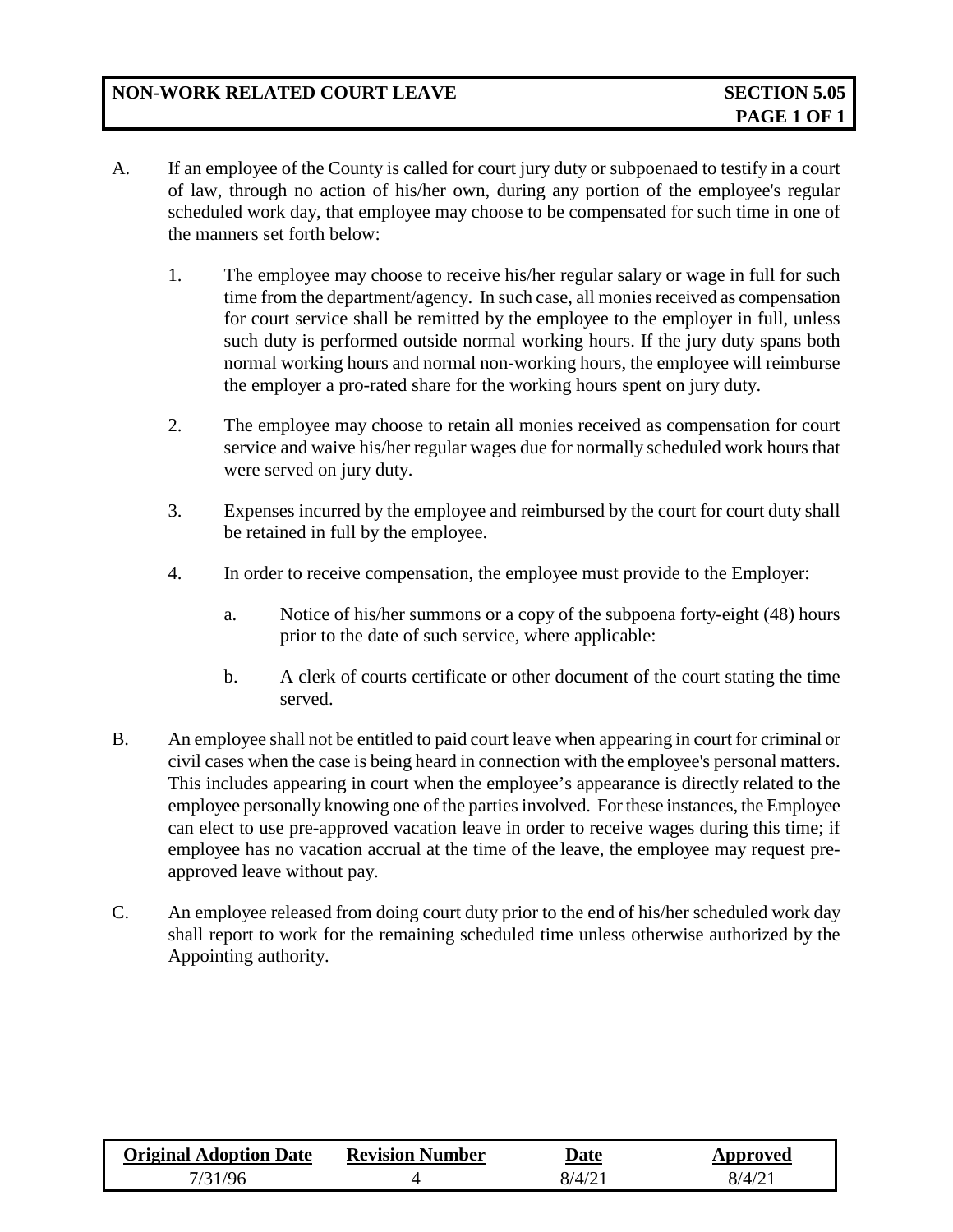## A. **PAID MILITARY LEAVE**

- 1. Any permanent public employee who is a member of the Ohio organized militia*,* or member of other reserve components of the Armed Forces of the United States*,* including the Ohio National Guard, is entitled to a military leave of absence from his/her respective duties without loss of pay for such time as he/she is performing service in the uniformed services, for periods not to exceed one (1) month (meaning twenty-two [22] working days, or one hundred seventy-six [176] hours for a forty [40] hour per week employee) for each calendar year in which the employee performs service in the uniformed services. For the purposes of this policy, "permanent public employee" means an employee who holds a position with the County that requires him/her to work a regular schedule of twenty-six (26) consecutive bi-weekly pay periods, and such is not limited to a specific season or duration. This definition does not include student help; intermittent, seasonal, or temporary employees; or individuals covered by personal services contracts. Other provisions for military leave shall be controlled by state and federal laws.
- 2. Any permanent public employee called to military duty for a period in excess of the twenty-two (22) working days because of an executive order issued by the President of the United States because of an act of Congress, or because of an order to perform duty issued by the Governor pursuant to R.C. Section 5919.29 may receive, during this period, the lesser of the following:
	- a. The difference between the employee's gross monthly wage or salary from the County and his/her gross uniformed service pay and allowances received in a particular month; or
	- b. Five hundred dollars (\$500.00).
- 3. Any permanent public employee who is called or ordered to duty as described in Ohio Revised Code [5923.05\(](http://codes.ohio.gov/orc/5923.05)C), or at the request of the spouse or dependent of such a person, shall continue or reactivate the health, medical, dental, and vision coverage of the person, for the duration of the time the person is on duty as described in that division. The person, or the spouse or dependent of the person, who requests the continuation or reactivation of the coverage, is liable for payment of the same costs for the coverage as if the person were not on a leave of absence.
- 4. An employee requesting such leave will be required to submit the necessary documentation and/or complete the necessary leave papers.
- 5. For additional information on military leave time which may or may not apply, see Unpaid Military Leave below.

### B. **UNPAID MILITARY LEAVE/ACTIVE DUTY**

1. A permanent public employee is entitled, upon giving notice to the Appointing authority, to a leave of absence to serve in the uniformed service. Such leave is without pay and is considered as a leave of absence from service with reinstatement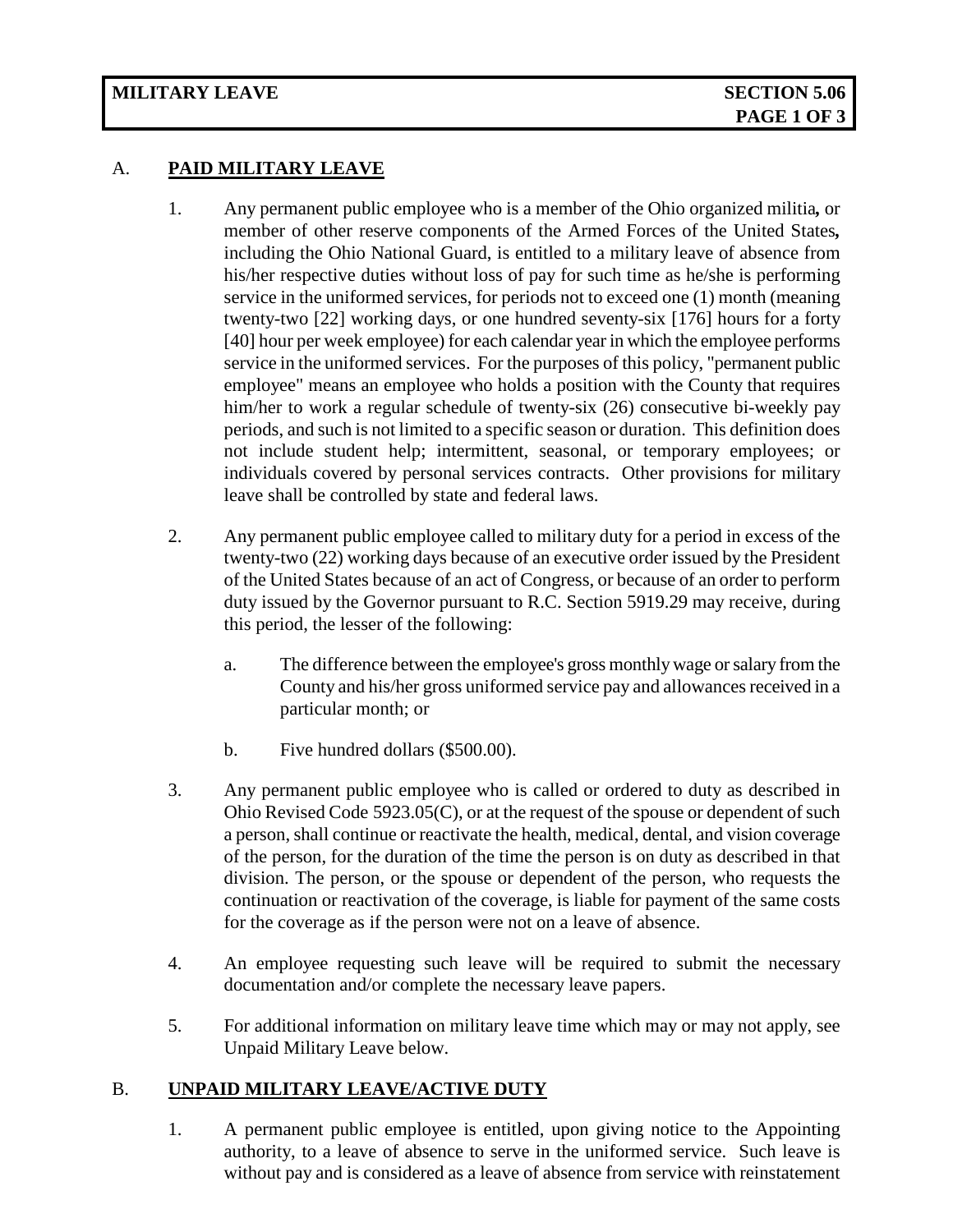rights. No leave, or combination of uniformed service leaves of absence, may exceed five (5) years or a single, longer period required to complete an initial period of obligated service.

- 2. An employee returning from uniformed service must apply for reinstatement. The application must be made to the Appointing authority within the period set forth below.
	- a. Leave of less than thirty (30) days: immediately upon release from uniformed service, but Appointing authority must allow for travel time and eight (8) hours of rest;
	- b. Leave of thirty-one (31) to one hundred and eighty (180) days: within fourteen (14) days of completing uniformed service requirement; or
	- c. Leave of more than one hundred eighty (180) days: within ninety (90) days of completing uniformed service requirement.
- 3. If the leave of absence is for more than ninety (90) days, the Appointing authority may require, with the application, evidence showing that the application is timely, the duration of all such leaves of absence does not exceed five (5) years, or the time to complete the initial period of obligated service, and the employee's entitlement to reemployment has not terminated pursuant to the Federal Uniformed Services Employment and Reemployment Rights Act.
- 4. Upon return from a period of duty in the uniformed service lasting ninety (90) calendar days or less, the employee is to be returned to the same or similar position within his/her former Classification. If the period of duty lasts more than ninety (90) days, the employee may be placed in any position of equivalent status, seniority, and pay. Regardless of the duration of duty, if that reinstatement is impossible or would impose undue hardship, the employee may be assigned to another position with like seniority, status, and pay, or the nearest approximation thereof consistent with the circumstances of the case.
- 5. If the employee is unable to perform the duties of his/her former position due to a permanent injury or illness incurred or aggravated during uniformed service, the Appointing authority will engage in an interactive process with the employee to make reasonable efforts to accommodate the employee's disability, as long as those accommodations do not interfere with the efficiencies of the office and/or essential functions of the position, and the employee is still able to complete the essential functions of his or her position.
- 6. If an employee who is entitled to reinstatement is unable to report for or perform the duties of his/her position at the date of his/her application for reinstatement because of a temporary injury or illness incurred or aggravated during uniformed service, he/she shall have up to two (2) years to recover from such illness or injury before being required to report or reapply. The Employer has the right to request that the Employee report for a Fitness For Duty Exam, paid for by the Employer.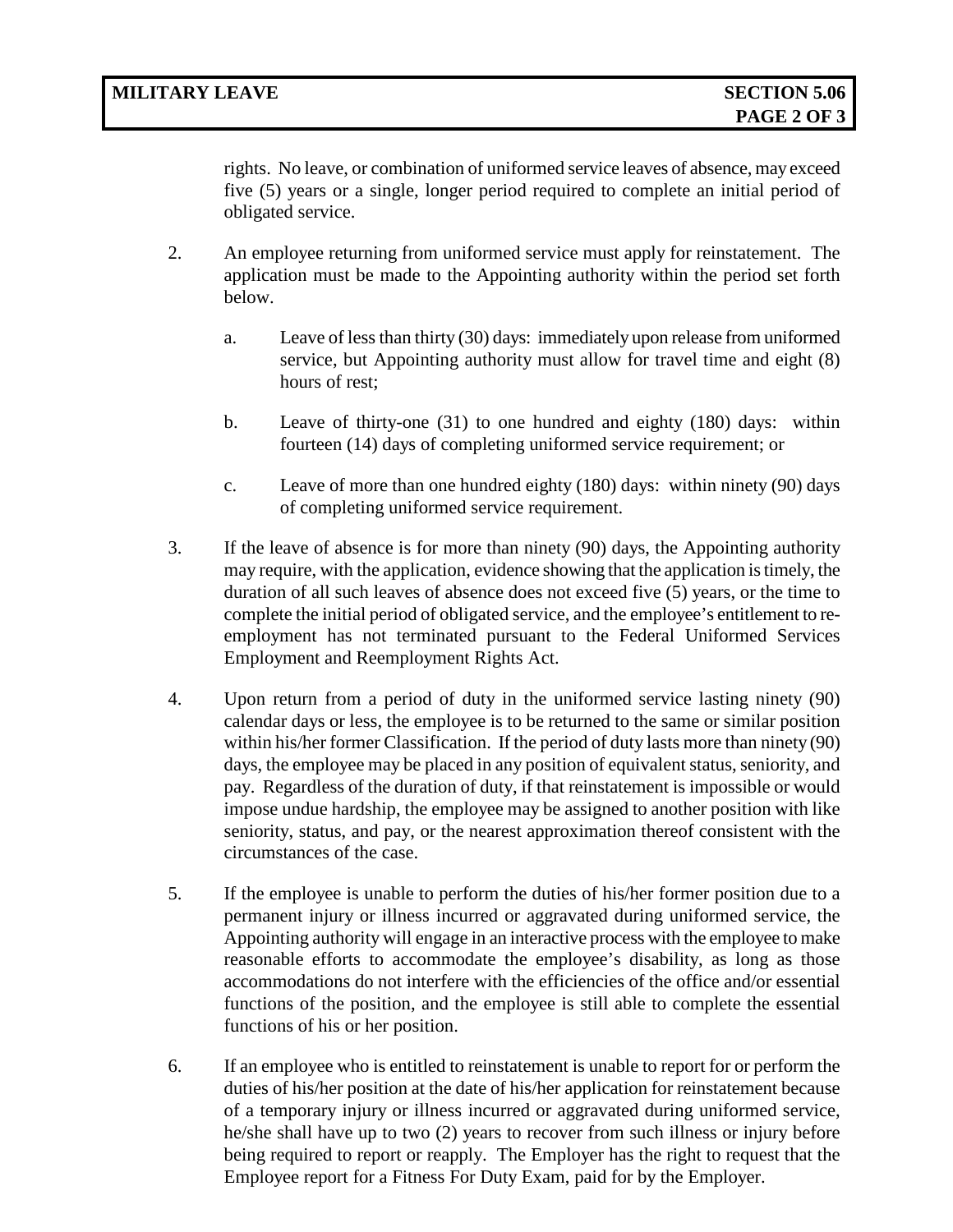- 7. A reinstated employee is entitled to receive all rights and benefits generally available to employees in a comparable leave of absence without pay, including the following:
	- a. All sick leave and vacation leave which had been accumulated at the time of entering service;
	- b. All seniority that would have accrued had the employee been on the job;
	- c. Automatic salary adjustments associated with the position and due the employee had the employee been on the job;
	- d. Any change in Classification or pay range;
	- e. Reinstated health insurance and related insurance benefits with no waiting periods or pre-existing condition exclusions, other than waiting periods or exclusions that would have applied even if there had been no absence for uniformed service. (Please note that this rule does not apply to the coverage of any illness or injury determined by the Secretary of Veterans' Affairs to have been incurred in, or aggravated during, performance of service in the uniformed service.)

| <b>Original Adoption Date</b> | <b>Revision Number</b> | <b>Date</b><br>____ | Approved |
|-------------------------------|------------------------|---------------------|----------|
| $\sqrt{Q}f$                   |                        | 8/4/21              | 8/4/21   |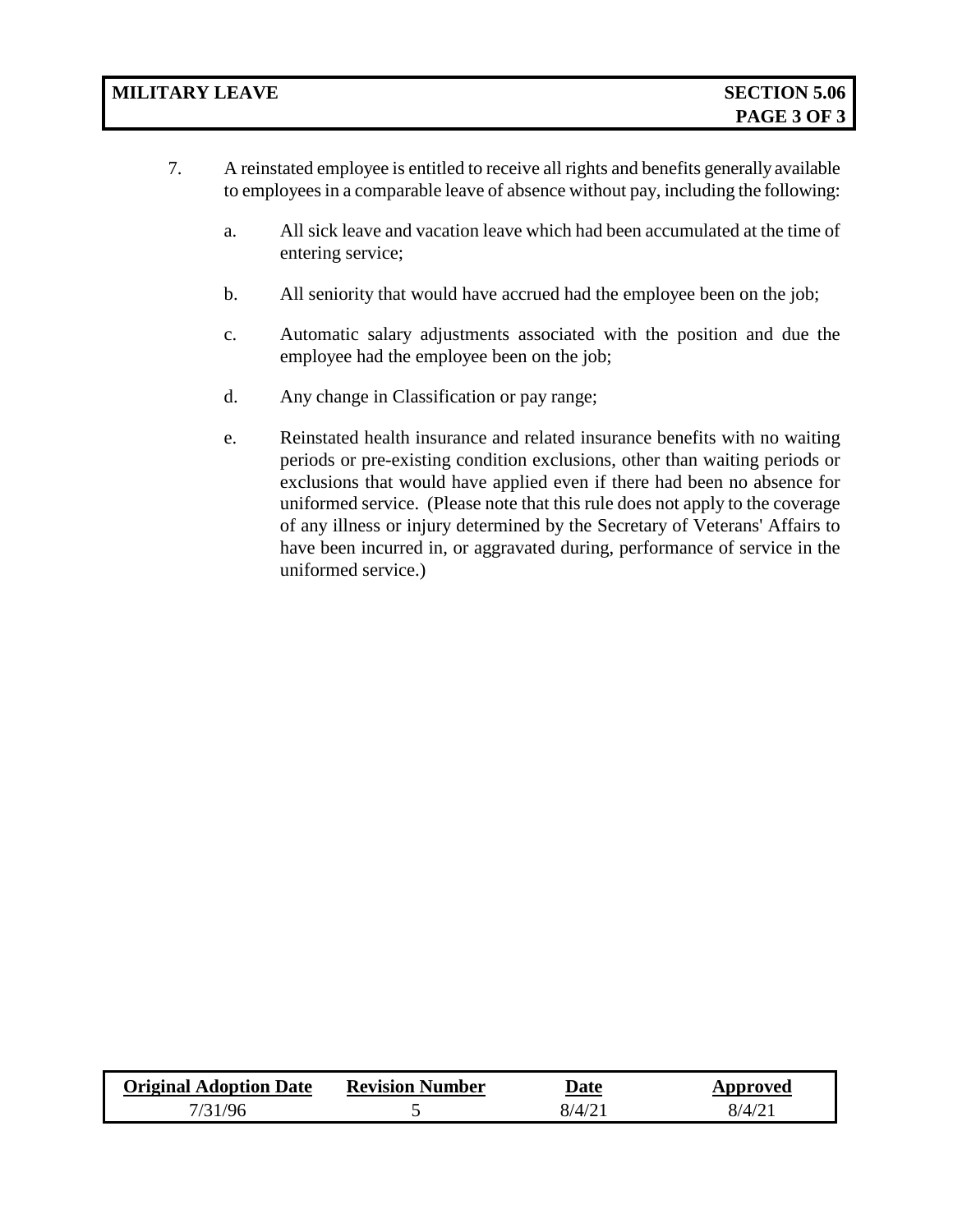#### A. **PRE-APPROVED LEAVE WITHOUT PAY**

- 1. A pre-approved leave without pay requested by an employee may be granted by an Appointing authority for purposes of economic or efficiency reasons and only under very unique and specific circumstances, and only if leave balances are exhausted (sick leave balance, only if eligible).
- 2. Any request for pre-approved leave without pay must be submitted in writing at least two (2) weeks in advance of the actual leave dates (see Appendices).
- 3. A pre-approved leave without pay is discretionary and may be granted or denied by the Appointing authority. Employees who take leave without pay, without pre-approval, may be disciplined and/or terminated.
- 4. A pre-approved leave without pay may not exceed two monthsin duration, in a 12-month period, unless approved by the Appointing authority.
- 5. An employee on pre-approved leave without pay will be moved to inactive status, and will not accrue vacation or sick leave during their leave, nor will the employee be eligible for paid holidays.
- 6. An employee returning from a pre-approved leave without pay will be returned to a position in the Classification held at the time of separation; or if the Classification no longer exists, to another similar Classification. If no similar Classification exists, the employee may be laid off.
- 7. County paid health care benefits cease at the end of the month in which paid time ends. Continuation of coverage may be available at the employee's expense. Employer contributions to health care benefits resume in the month of return as long as the total length of absence does not exceed 60 days. Employees should read the current version of the Health Plan Summary Plan Description for details on the continuation of health care benefits.
- 8. If an employee fails to return to duty within three (3) working days of expiration or cancellation of a pre-approved leave without pay, they may be terminated.

| <b>Original Adoption Date</b> | <b>Revision Number</b> | Jate  | Approved |
|-------------------------------|------------------------|-------|----------|
|                               |                        | 8/4/2 | 8/4/21   |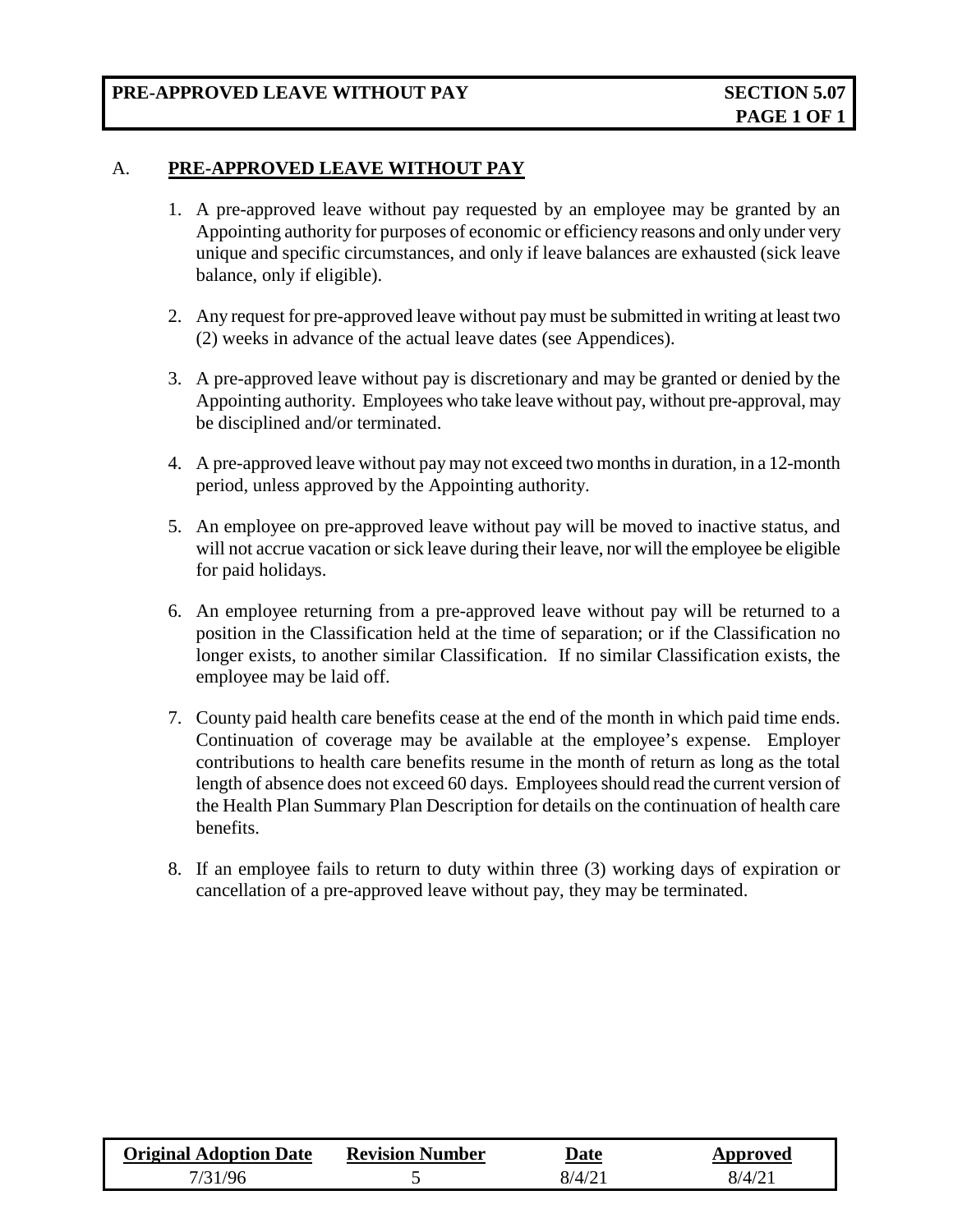- A. An employee who has been employed by the Employer for at least twelve (12) months and who has actually worked at least one thousand two hundred fifty (1,250) hours of service during the twelve (12) month period immediately preceding the commencement of the leave may be eligible for Family and Medical Leave as provided in this policy. The Act precludes the use of such leave by employees unless there are fifty (50) employees of the Employer within a seventy-five (75) mile radius. Employees who miss work due to (Uniformed Services Employment and Reemployment Rights Act) USERRA-covered military service extend to all military members (active duty and reserve), and all periods of absence from work due to or necessitated by USERRA-covered service is counted in determining an employee's eligibility for FMLA leave. Employees should check with their Appointing authority to determine whether they are eligible for FMLA.
- B. An eligible employee may be permitted a total of twelve (12) work weeks of leave during the twelve (12) month period measured forward from the first date the employee uses Family and Medical Leave. Family and Medical Leave may be used for the following reasons:
	- 1. To care for the employee's child after the birth of the child (see subsection (N) for the definitions of child and parent). Leave for this reason must be taken within the first year of the child's birth and must be taken in one continuous block of time. Intermittent leave (*e.g*., allowing a parent to return to work on a part-time schedule for 10 weeks) is solely permissible upon approval by the Appointing authority;
	- 2. To care for a child after the child is placed with the employee for adoption or foster care. FMLA leave may be taken before the actual placement or adoption of a child if an absence from work is required for the placement for adoption or foster care to proceed (*e.g.,* attending counseling sessions, appearing in court, consulting with his or her attorney or the birth parent's representative, submitting to a physical examination, or travelling to another country to complete an adoption before the actual date of placement). FMLA leave to bond with a child after placement must be taken as a continuous block of leave unless the employer agrees to allow intermittent leave. Intermittent leave (*e.g*., allowing a parent to return to work on a part-time schedule for 10 weeks) is solely permissible upon approval by the Appointing authority. An employee's entitlement to FMLA leave for the placement of a child for adoption or foster care expires 12 months after the placement;
	- 3. To care for the employee's spouse, child, or parent who has a serious health condition;
	- 4. Because of a serious health condition that makes the employee unable to perform the functions of the employee's position including a workers' compensation qualifying injury; or a serious injury or illness for a covered veteran means an injury or illness that was incurred or aggravated by the member in the line of duty on active duty in the Armed Forces and manifested itself before or after the member became a veteran, and is:
		- a. A continuation of a serious injury or illness that was incurred or aggravated when the covered veteran was a member of the Armed Forces and rendered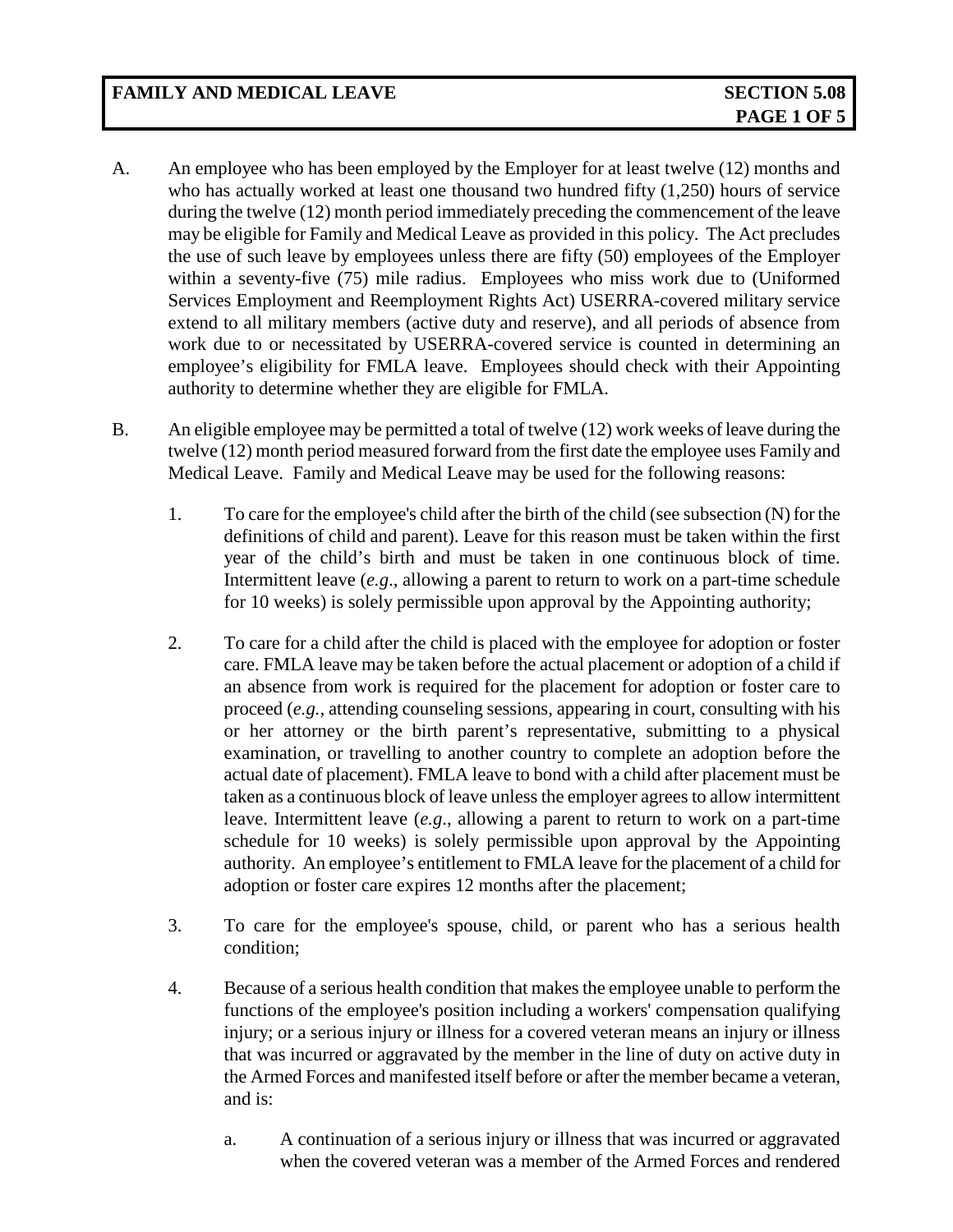the service member unable to perform the duties of the service member's office, grade, rank, or rating; or

- b. A physical or mental condition for which the covered veteran has received a VA Service Related Disability Rating (VASRD) of 50 percent or greater and such VASRD rating is based, in whole or in part, on the condition precipitating the need for caregiver leave; or
- c. A physical or mental condition that substantially impairs the veteran's ability to secure or follow a substantially gainful occupation by reason of a disability or disabilities related to military service or would do so absent treatment; or
- d. An injury, including a psychological injury, on the basis of which the covered veteran has been enrolled in the Department of Veterans Affairs Program of Comprehensive Assistance for Family Caregivers.
- 5. Because of any qualifying exigency arising out of the fact that the employee's spouse, son, daughter, parent, or an individual which the employee has or had legal custody of, is a military member (includes both members of the National Guard and Reserves and the regular Armed Forces) on covered active duty (or has been notified of an impending call or order to active duty) in support of a contingency operation (deployment to a foreign country is required). Qualifying exigencies are one or more of the following: short-notice deployment, military events and related activities, child care and school activities, \*parental care, financial and legal arrangements, counseling, rest and recuperation, post-deployment activities, or if the military member has been injured, wounded or hospitalized while serving in active duty.

*\*Eligible employees may take leave to care for a military member's parent who is incapable of self-care when the care is necessitated by the member's covered active duty. Such care may include arranging for alternative care, providing care on an immediate need basis, admitting or transferring the parent to a care facility or attending meetings with staff at a care facility.*

- C. An eligible employee may be permitted a total of twenty-six (26) work weeks of leave during the twelve (12) month period measured forward from the first date the employee uses Family and Medical Leave in order to care for a covered service member with a serious injury or illness if the employee is the spouse, son, daughter, parent or next of kin of the service member (includes covered veterans, defined as "an individual who was discharged or released under conditions other than dishonorable at any time during the five-year period prior to the first date the eligible employee takes FMLA leave to care for the covered veteran"). However, when Family and Medical Leave is used for this reason and one or more of the reasons listed in "4" above, the eligible employee will be entitled to a maximum combined total of twenty-six (26) work weeks of leave.
- D. While on Family and Medical Leave*,* an eligible employee will be required to use all accrued vacation and sick leave (see Section 5.04 for appropriate uses), prior to being granted unpaid Family and Medical Leave. The combined period of leave, including vacation, sick leave, and unpaid Family and Medical Leave shall not exceed the total of twelve (12) or twenty-six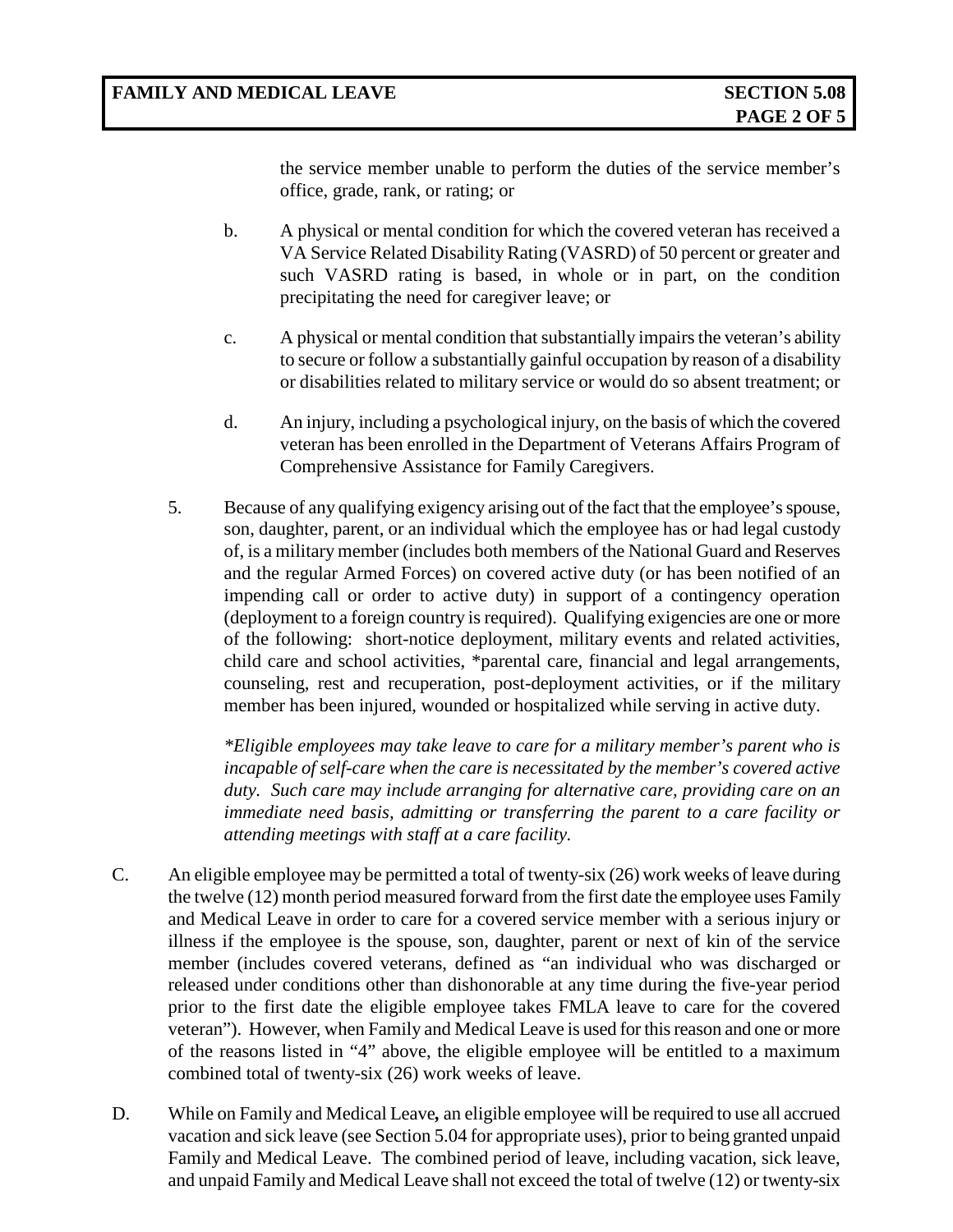(26) work weeks during the twelve (12) month period defined above. Additionally, once an eligible employee has exhausted all leave balances and is then on unpaid Family and Medical Leave, such employee will not be considered as Active pay status for purposes of accruing vacation and sick leave, nor will the employee be eligible for paid holidays. The designation of leave as Family and Medical Leave is the responsibility of the Employer only.

- E. An eligible employee will be required to provide the Employer with thirty (30) days advance notice of the employee's intention to take Family and Medical Leave (see Appendices). The only exception will be when unforeseen circumstances prevent the employee from providing the required notice.
- F. In the event of Military Family Leave, the Employee will be required to provide the Employer with fourteen (14) days notice prior to taking the leave if the leave is being taken because of a call to activity duty, or at least two (2) days notice prior to taking the leave if the leave is being taken because of an injury, wound or hospitalization. If the employee receives notice from a representative of the uniformed services that the injury, wound or hospitalization is of a critical or life-threatening nature, the employee may take the leave under this section, and/or including section 5.08(C), without providing notice to the employer.
- G. The Employer will require the employee to provide medical certification from the employee's health care provider or the family member's health care provider in order to support a leave request to care for a spouse, child, or parent who has a serious health condition; or for leave due to a serious health condition that makes the employee unable to perform the functions of the employee's position.

The Employer, at the Employer's expense, may require a second opinion on the validity of the certification. Should a conflict arise between the opinions of the two (2) health care providers, a third opinion will be sought. The third opinion will be provided by a health care provider mutually agreeable to the employee and the Employer. The expense of a third opinion will be paid by the Employer. The finding of the third health care provider is final and binding on both parties.

In the event of Military Family Leave, the Employer may require the Employee to provide certification from the appropriate military authority to verify that the Employee satisfied the criteria described herein.

H. The Employer will also require the employee to provide appropriate certification in order to support a leave request because of a qualifying exigency or to care for a covered service member with a serious injury or illness.

In the event of Military Family Leave, the Employer may require the Employee to provide a copy of the covered military member's active duty orders to support request for qualifying exigency leave. In addition, upon an Employer's request, certification for qualifying exigency leave must be supported by a certification containing the following information: statement or description of appropriate facts regarding the qualifying exigency for which leave is needed; approximate date on which the qualifying exigency commenced or will commence; beginning and end dates for leave to be taken for a single continuous period of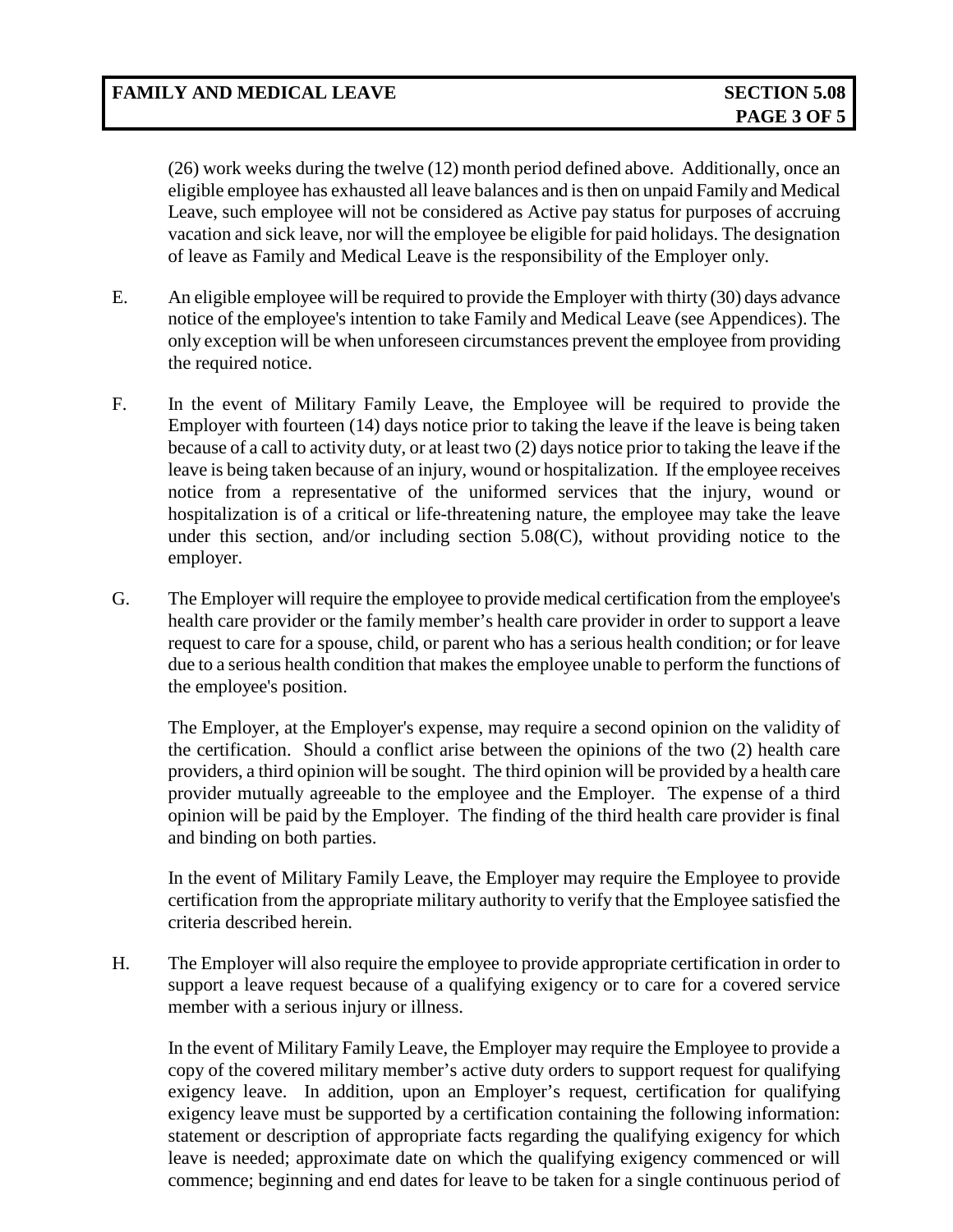time; an estimate of the frequency and duration of the qualifying exigency if leave is needed on a reduced scheduled basis or intermittently; and if the qualifying exigency requires meeting with a third party, the contact information for the third party and description of the purpose of the meeting. In cases of qualified exigency leave for Rest and Recuperation leave, the Employer may require the Employee to provide a copy of the military member's Rest and Recuperation leave orders, or other documentation issued by the military setting forth the dates of the military member's leave. The amount of time an eligible employee may take for Rest and Recuperation qualifying exigency leave is a maximum of 15 calendar days.

- I. In the event a husband and wife are both employed by the same Wayne County employer, and either or both request leave for the birth or placement of a child (bonding leave), the total number of work weeks of such leave to which both employees are entitled will be limited to a cumulative total of twelve (12) work weeks during the twelve (12) month period. In other words, a cumulative total of twelve (12) weeks of bonding leave is available to the parents of a child. The leave may be used by one parent or split between both parents.
- J. Leave due to the serious health condition of the employee or the employee's spouse, child, or parent, or to care for a covered service member with a serious illness or injury, may be taken intermittently or on a reduced leave schedule when medically necessary. The Employer may require an employee who takes leave in this manner for planned medical treatments to transfer temporarily to an alternative position which has equivalent pay and benefits and better accommodates the recurring periods of leave. Leave due to a qualifying exigency may also be taken on an intermittent or reduced leave schedule basis. The Employee is still responsible for following the customary call-off policy of the office, when taking leave intermittently or on a reduced leave schedule.
- K. The taking of leave intermittently or on a reduced leave schedule will not result in a reduction in the total amount of leave to which the employee is entitled in accordance with this policy.
- L. It will not be considered a break in service when an employee takes leave in accordance with this policy, provided the employee returns to work at the expiration of the leave period.
- M. An eligible employee who takes leave in accordance with this policy shall, upon return from such leave, be restored to the position held by the employee when the leave commenced, or a similar position of equivalent pay and benefits. If appropriate, the Employer will require the employee's physician to certify that the employee is able to resume work as a condition of return to employment.
- N. During any period that an eligible employee takes leave in accordance with this policy, the Employer will maintain the employee's group health care coverage under the conditions coverage would have been provided if the employee had continued in employment for the duration of the leave. The employee will be responsible for paying the employee's share of the health insurance costs during the leave. If the employee does not return from the leave, the Employer may recover the premiums it paid for maintaining the health care coverage during the period of unpaid Family and Medical Leave.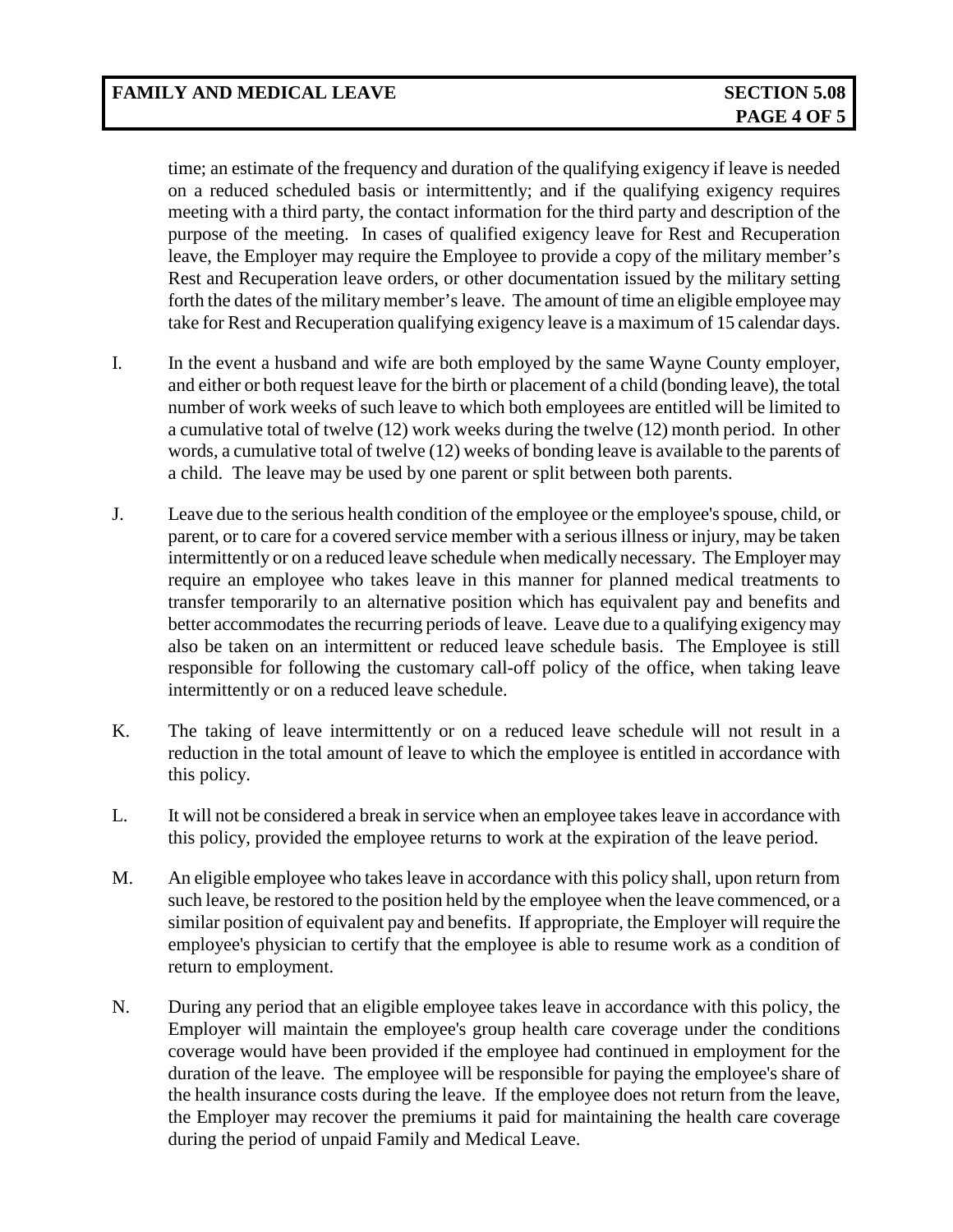- O. Upon requesting Family and Medical Leave, an eligible employee will receive a written notice, from the Employer, outlining the employee's rights and obligations (see Appendices).
- P. **DEFINITIONS**: For purposes of Family and Medical Leave, and in accordance with the Family and Medical Leave Act, the following definitions shall apply to the terms set forth herein:
	- 1. Child A biological, adopted, or foster child, a stepchild, a legal ward, or a child of an employee where the employee stands in loco parentis to that child, where the child is under the age of eighteen (18), or over the age of eighteen (18), but incapable of self-care because of a mental or physical disability.
	- 2. Parent A biological*,* adoptive, step or foster mother or father, or an individual who stands or stood in loco parentis to an employee when the employee was a child. (This definition does not include in-laws.)

| <b>Original Adoption Date</b> | <b>Revision Number</b> | Date   | Approved |
|-------------------------------|------------------------|--------|----------|
|                               |                        | 8/4/21 | 8/4/2    |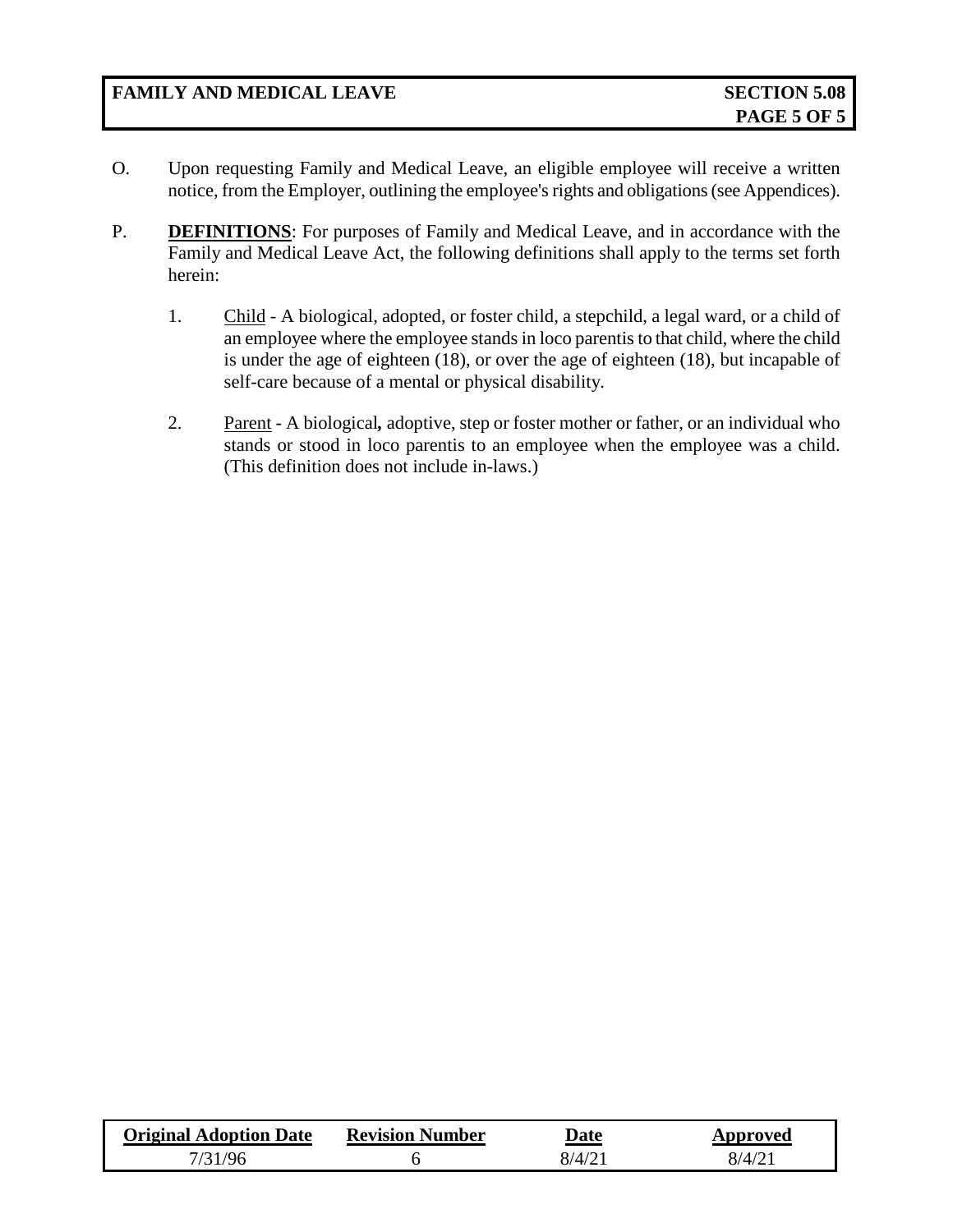- A. If a retiree who is receiving benefits from one of Ohio's retirement systems is re-employed in an OPERS position, his/her retirement benefit may be affected. Any employee who is considering re-employment with the County after retirement should contact the appropriate retirement system for clarification on how re-employment will affect his/her retirement benefits. (OPERS – 277 East Town St / Columbus, OH 43215 / (800) 222-PERS)
- B. A re-employed retiree of any retirement plan offered by the state shall be permitted to earn sick leave and vacation leave, in accordance with County policies, as if he/she is a new employee with no previous service time. A retiree must be re-employed one year in the service of a political subdivision of the State of Ohio before they can accumulate vacation time.
- C. A re-employed retiree of any retirement plan offered by the state shall be eligible to receive other County-provided benefits in accordance with the terms and conditions of the policies, which control such benefits. A re-employed retiree will be considered a new employee under the terms of the Benefit Plans.
- D. A re-employed retiree of any retirement plan offered by the state who later terminates or had their employment terminated will not be eligible for any sick leave conversion as described in Section 11.03(A) of this policy manual.
- E. A re-employed retiree of any retirement plan offered by a political subdivision is not eligible to carry over any unused sick leave from previous public service if the employee cashed out any sick leave based on the retirement.

| <b>Original Adoption Date</b> | <b>Revision Number</b> | Date     | Approved |
|-------------------------------|------------------------|----------|----------|
| 7/31/96                       |                        | 10/16/13 | 10/16/13 |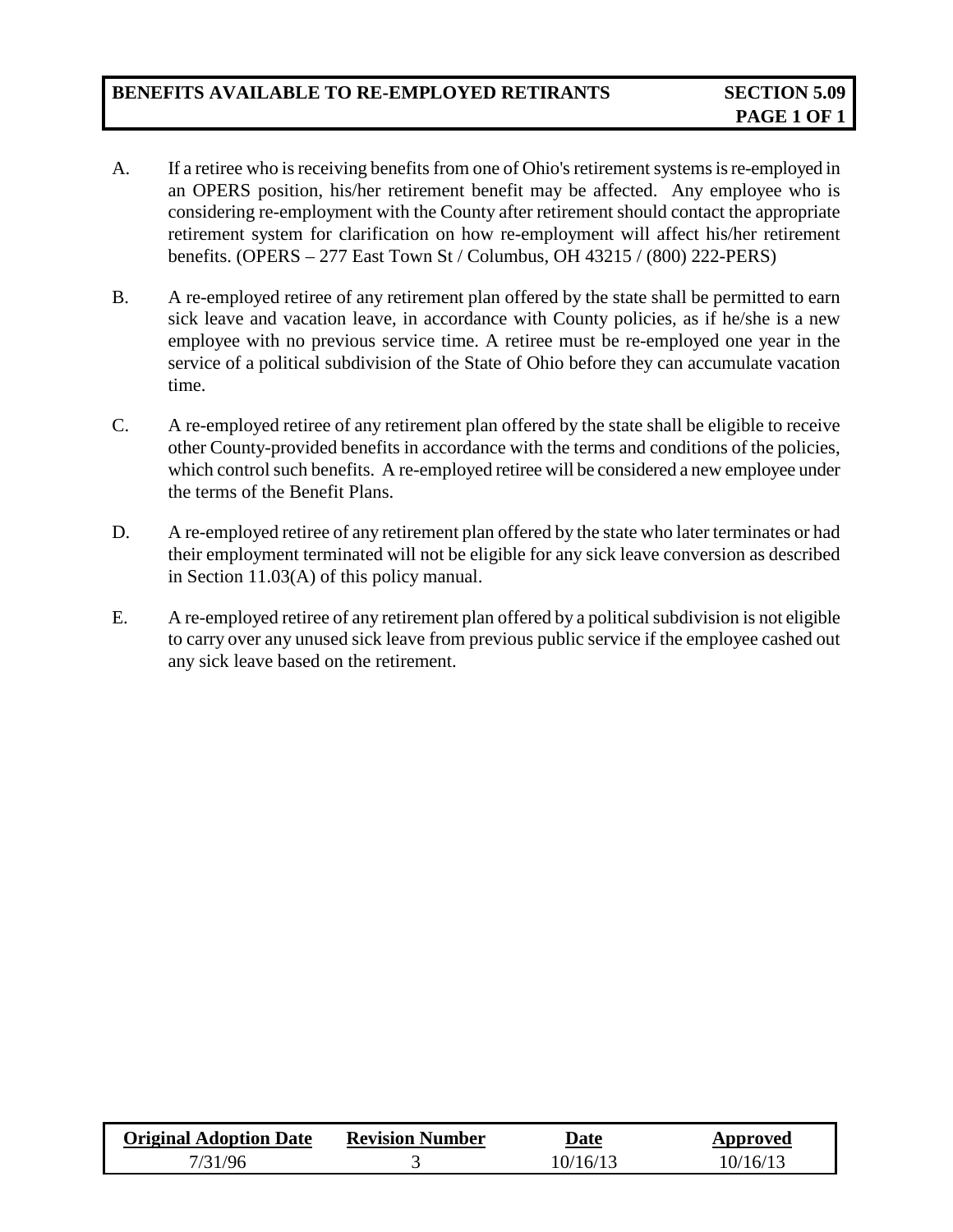- A. Any employee who has requested and been approved to assist the Board of Elections on Election Day may use accrued paid leave time, excluding sick leave, on the day of an election.
- B. In order to ensure that the employee is able to take accrued paid leave time, the employee shall notify the Appointing authority in writing (see Appendices) at least two (2) weeks in advance of the fact that he/she is requesting to use leave to assist the Board of Elections on the day of an election.
- C. Failure by the employee to provide at least two (2) weeks advance notice, as referenced above, may result in ineligibility to take paid leave time to cover the absence.

| <b>Original Adoption Date</b> | <b>Revision Number</b> | Date      | Approved |
|-------------------------------|------------------------|-----------|----------|
|                               |                        | $8/4/2^7$ | 8/4/2    |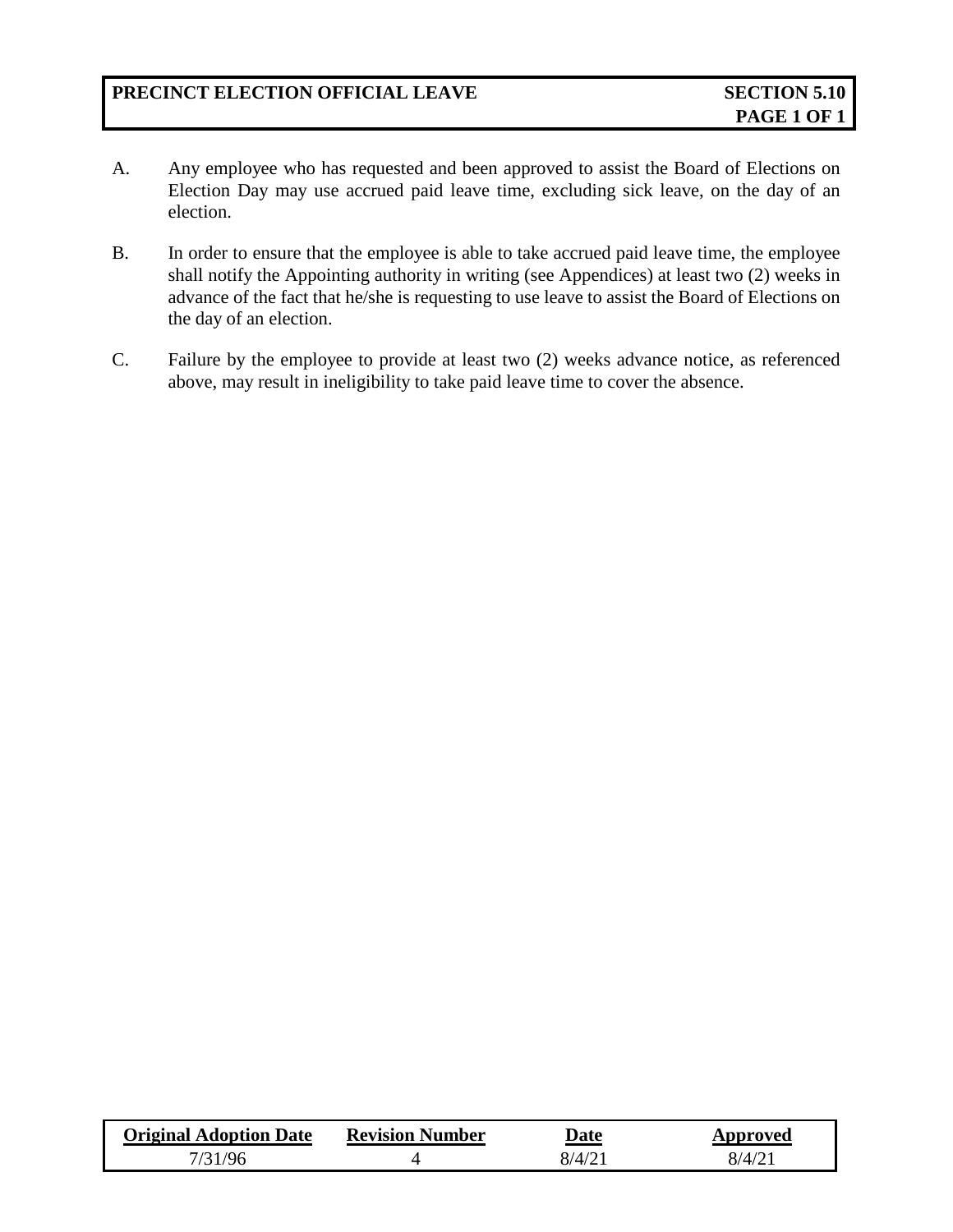# **PRE-RETIREMENT SICK AND VACATION LEAVE CONVERSION**

- A. An employee may elect to convert up to eighty (80) hours of sick leave and/or up to eighty (80) hours of vacation leave per year to cash for leave that is accrued but not used during the calendar year, as defined January 1 to December 31, as part of an annual conversion plan. This conversion will result in the employee receiving payment for these hours, and having the appropriate leave account reduced by the hours converted. Only eligible employees may elect this conversion. Eligibility and the rules regulating conversion are as follows:
	- 1. In order to be eligible, the employee must be an active employee of Wayne County, Ohio at the time of conversion (no later than January 31 of the calendar year following the conversion request.) Wayne County, Ohio is defined for this purpose as "the political subdivision organized pursuant to RC 301 and known as Wayne County."
	- 2. The "time of conversion" for the purposes of this policy shall mean the date on which payment for the leave time converted takes place, i.e., the second pay date in January.
	- 3. In order to convert sick leave, the eligible employee must have, at the time of conversion, a minimum balance of nine hundred sixty (960) hours of accumulated sick leave plus the amount they wish to convert. (For example, an employee must have a balance of one thousand forty [1,040] hours of sick leave accumulated to convert eighty [80] hours.)
	- 4. To convert vacation leave, the eligible employee must have, at the time of conversion, enough vacation leave accumulated to cover the number of hours converted up to eighty (80) hours, plus a balance of forty (40) hours that is not converted. (For example, an employee must have one hundred twenty [120] hours vacation leave accumulated in order to convert eighty [80] hours.)
	- 5. An eligible employee may convert any combination of sick and/or vacation leave, subject to the regulations, up to the maximum of eighty (80) hours for each type of pay (one hundred sixty [160] hours total).
	- 6. Leave shall be converted on a last in, first out (LIFO) basis. The maximum amount of converted sick and/or vacation leave that can be considered earnable salary under OPERS is the amount the employee earns in one calendar year, less any amounts taken during the calendar year. For this plan, it would be leave earned and unused between January 1 and December 31 of the current calendar year, i.e., the calendar year immediately prior to the time of conversion.
	- 7. Conversion of sick and vacation leave will result in a permanent deduction of the converted hours from the participating employee's appropriate leave balance at the time of conversion. Conversion will not affect an employee's eligibility for sick leave payment upon retirement per Section 11.03(A) of this policy manual. However, once an employee converts sick leave upon retirement, all sick leave credit accrued is eliminated. Further conversion under this policy by a rehired retiree cannot occur until such time as the rehired retiree once again has the minimum balance of sick leave as required herein.